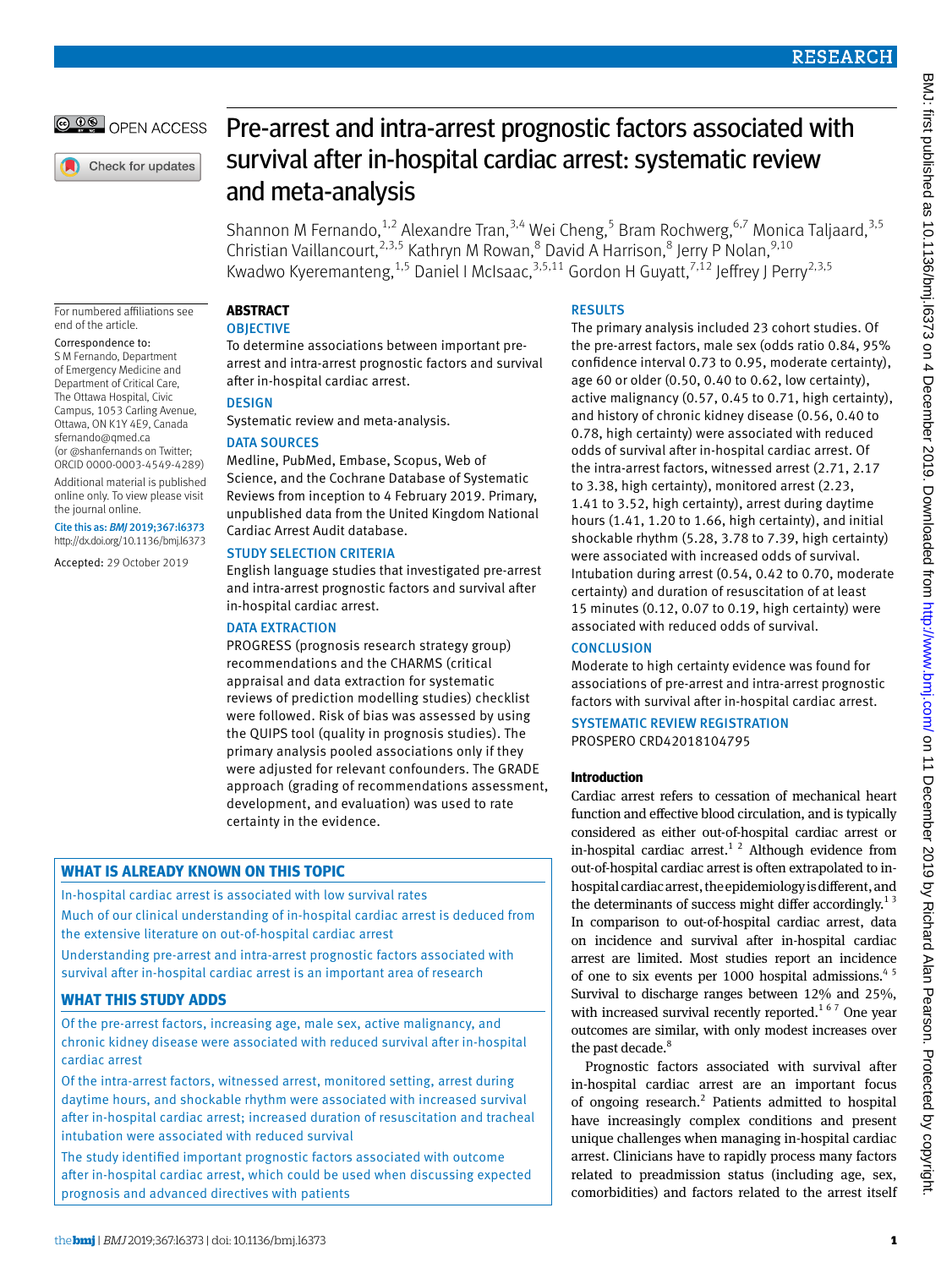(whether the arrest was witnessed or monitored, initial rhythm) to determine the effectiveness of ongoing cardiopulmonary resuscitation. Additionally, clinicians need to discuss expected prognosis after in-hospital cardiac arrest with patients at the time of hospital admission to inform care plans, and whether to include cardiopulmonary resuscitation in the event of cardiac arrest.<sup>39 10</sup> Patient understanding of survival after in-hospital cardiac arrest is poor, and is often influenced by popular media where unrealistic rates of survival to discharge approach  $67\%$ .<sup>11</sup> Furthermore, when discussing inclusion of cardiopulmonary resuscitation in goals of care, clinicians rarely mention prognostic factors and likelihood of survival after inhospital cardiac arrest.<sup>12</sup>

A greater understanding of the factors associated with successful resuscitation of patients with inhospital cardiac arrest is needed. This information will help in developing a predictive model used in shared decision making with patients and families, and clinical decision making at the time of in-hospital cardiac arrest and after return of spontaneous circulation. Therefore, we conducted a systematic review and meta-analysis to summarise the association between pre-arrest and intra-arrest factors and survival after inhospital cardiac arrest.

#### **Methods**

We conducted this systematic review and metaanalysis according to PROGRESS (prognosis research strategy group) recommendations, $13-16$  and recent guidelines for systematic reviews and meta-analyses of prognostic factors.<sup>17</sup> The CHARMS (critical appraisal and data extraction for systematic reviews of prediction modelling studies) checklist<sup>18</sup> was used to define and frame the study. We registered the review protocol with the PROSPERO registry (CRD42018104795).

### Data sources and searches

We searched Medline, PubMed, Embase, Scopus, Web of Science, and the Cochrane Database of Systematic Reviews from inception to 4 February 2019. An experienced health sciences librarian assisted in developing the search strategy (supplemental fig 1), which was conducted using the terms "cardiac arrest," combined with terms related to prognosis research, as recommended. $17$  We used the Science Citation Index to retrieve reports that cited the relevant articles identified from our search, and then entered them into PubMed and conducted further surveillance searches using the "Related Articles" feature.<sup>19</sup>

#### Study selection

We included all English language full text articles that described retrospective and prospective observational studies, randomised controlled trials, and quasi randomised controlled trials. Inclusion criteria for studies were based on existing standards for research among patients with in-hospital cardiac arrest<sup>1</sup> <sup>2</sup>: enrolled mostly ( $\geq 80\%$ ) adult patients ( $\geq 16$  years) with in-hospital cardiac arrest; conducted in the

emergency department, hospital wards, or intensive care unit; and evaluated mortality as an outcome of interest (in-hospital, 28 day, or 30 day mortality). We excluded studies that evaluated mortality over longer or unspecified time periods; case reports and case series; studies that included only patients who received a particular treatment after cardiac arrest (such as therapeutic hypothermia or extracorporeal life support); studies that included patients with out-of-hospital cardiac arrest; and studies that failed to provide model adjusted or unadjusted odds ratios with confidence intervals, or counts for calculating unadjusted odds ratios. We contacted the corresponding authors to obtain further information when these values could not be obtained from the reported data.

We screened studies using Covidence software (Melbourne, Australia); titles were imported into Covidence directly from the search databases and duplicates removed. Two reviewers (SMF and AT) independently screened the titles and abstracts of all identified citations. Disagreement was resolved by discussion; no third party adjudication proved necessary. The same two reviewers independently assessed full texts of the selected articles after screening and again resolved any disagreement by discussion.

#### Data extraction and quality assessment

Two investigators (SMF and AT) abstracted the following variables: author information, year of publication, study design, study dates, definition of start points, eligibility criteria, number of patients included, and incidence of mortality. We used a predesigned data extraction sheet (supplemental table 2) to minimise transcription errors. Subsequently, for each prognostic factor, two investigators (SMF and AT) independently collected unadjusted or adjusted odds ratios for survival in each study, if available. Extraction was performed using a modified version of the CHARMS checklist for prognostic factors (CHARMS-PF).<sup>17 18</sup> A third investigator (WC) verified all extracted data and calculated unadjusted odds ratios from counts.

Two reviewers (SMF and AT) independently assessed the risk of bias for included studies, using the QUIPS (quality in prognosis studies) tool.<sup>20</sup> Disagreements were resolved through discussion. As our protocol indicates, we had initially intended to use a different scale for quality review, but QUIPS is recommended for risk of bias assessment in reviews of prognostic factors. $17$  This tool includes six potential domains for bias and applicability of the research question: study participation, study attrition, prognostic factor measurement, outcome measurement, adjustment for other prognostic factors, and statistical analysis and reporting.

### Data synthesis

Many of the included studies of in-hospital cardiac arrest were extracted from large databases, including the American Heart Association National Registry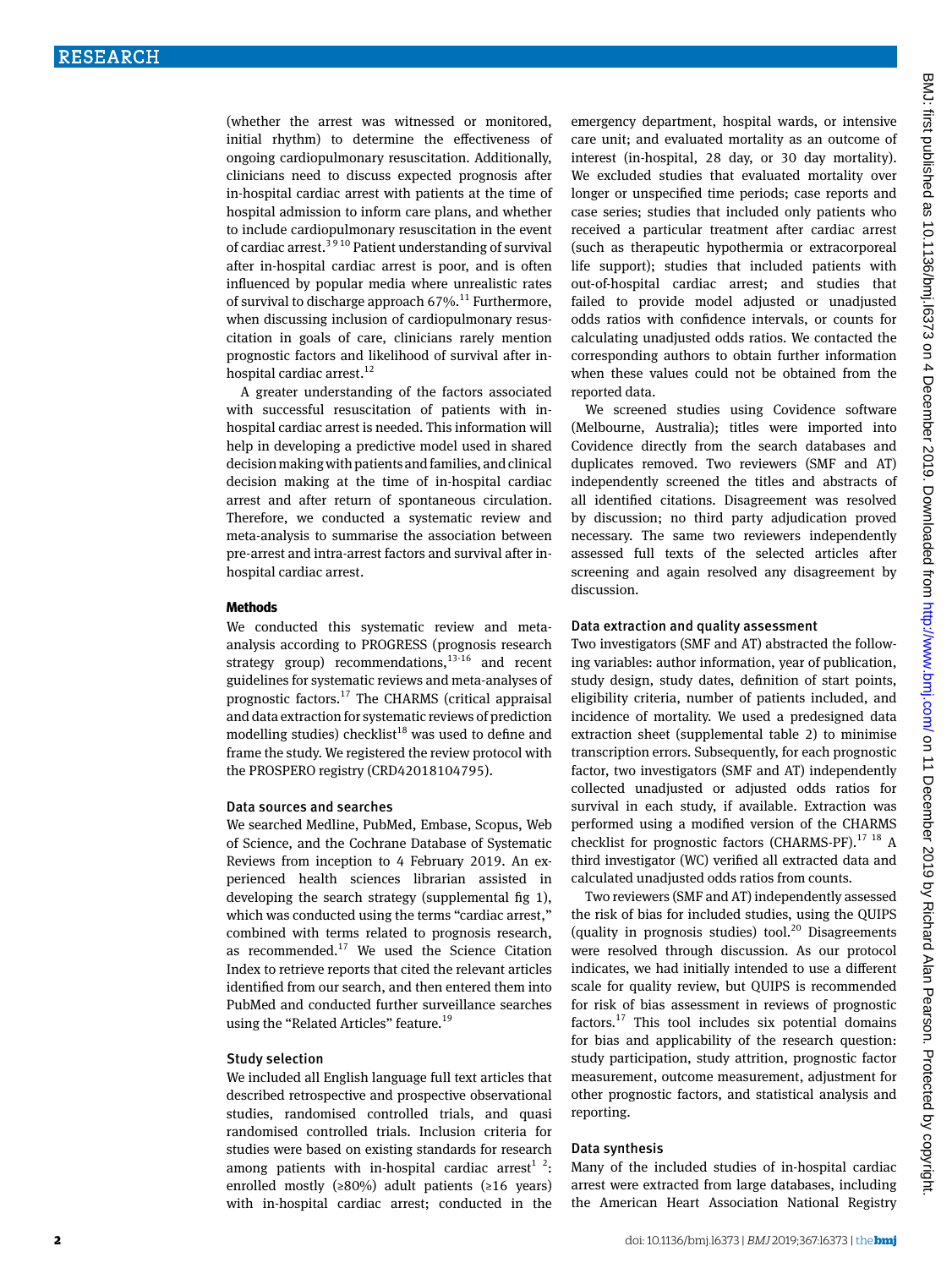of Cardiopulmonary Resuscitation (NRCPR; later renamed the Get With The Guidelines (GWTG) registry), the United Kingdom National Cardiac Arrest Audit (NCAA), and the Swedish Cardiac Arrest Registry (SCAR). For registry or large databases, we included the report with the largest number of patients for each prognostic factor. We evaluated the associated websites of these databases and searched through all of their published studies. Primary, unpublished unadjusted and adjusted odds ratios were obtained directly from the NCAA database (April 2011-March 2018) by the principal investigators (KMR, DAH, and JPN), and the data they provided exceeds the number of patients in any of the published NCAA reports. $21-23$ 

For the primary analysis, we present meta-analyses of adjusted odds ratios. All included studies in this primary analysis had to consider the effect of age, initial rhythm, or cause of arrest in their analyses. These variables are known to be associated with outcome after in-hospital cardiac arrest.<sup>12</sup> We included meta-analyses of unadjusted values as secondary analyses. Odds ratio estimates and the corresponding confidence intervals were analysed by applying the DerSimonian-Laird random effects model<sup>24</sup> using Review Manager (version 5.3; Copenhagen, Denmark). We assessed heterogeneity using the  $I^2$  statistic, the  $\chi^2$  test for homogeneity, and visual inspection of the forest plots.

Two investigators (BR and GHG) evaluated overall certainty in pooled estimates using the GRADE (grading of recommendations assessment, development, and evaluation) approach. $25$  These estimates were categorised into one of four levels of certainty: high, moderate, low, or very low. In accordance with GRADE guidance for prognostic studies, cohort data start as high certainty evidence.<sup>25</sup> A GRADE evidence profile was created using the guideline development tool (gradepro.org).

#### Patient and public involvement

After article completion, and at the suggestion of peer reviewers, we sought out patient representatives through our institution's patient relations department. Patient representatives were confidentially provided with a copy of the article and asked to provide written comments on the relevance of the work, the potential impact of the work on their own decision making, any perceived shortcomings of the work, and suggestions for future research.

### **Results**

#### Search results

Our search identified 10356 citations (fig 1) and after removing duplicates we screened 7172 studies, including 83 for full text review. We included 23 studies $^{26-47}$  in our primary meta-analysis of adjusted results, including unpublished results from 90276 patients recorded on the NCAA database. Three studies used the NRCPR/GWTG database, $29$  42 44 and two used the SCAR database. $2643$  The secondary analysis included an additional 30 studies.<sup>48-77</sup>

#### Study characteristics

Table 1 presents characteristics of studies included in the primary analysis. Supplemental table 2 displays CHARMS-PF checklist detailed characteristics of each study, and supplemental table 3 shows consistency between the included studies and the CHARMS-PF checklist requirements. Of the 23 studies included in the primary analysis, 12 (52.2%) were from North America, and six (26.1%) were from Europe. All included studies used observational designs, and 13 (56.5%) used retrospective cohort designs. Thirteen (56.5%) were multicentre studies (table 1). Supplemental table 6 presents prognostic factors included in the adjustment analyses of each study.

#### Risk of bias and quality assessment

Supplemental table 7 displays quality assessments performed using the QUIPS tool. Most of the included studies were deemed to be at low risk of bias for all QUIPS domains. No studies were rated as high risk of bias in any QUIPS domain. We judged five studies to have moderate risk of bias in study participation, study attrition, or statistical reporting.<sup>21 27 30 33 64</sup>

#### Results of synthesis

Table 2 presents pooled adjusted odds ratios and 95% confidence intervals for the primary analysis, and GRADE level of certainty. Supplemental tables 8-9 show GRADE evidence profiles.

#### Primary analyses: pre-arrest factors

We evaluated the association between patient demographics and survival from in-hospital cardiac arrest. Figure 2 and figure 3 present forest plots.26 30 32 34 35 38-41 43 45 46 Male sex was associated with lower odds of survival (pooled odds ratio 0.84, 95% confidence interval 0.73 to 0.95, moderate certainty). We assessed the impact of age at two different thresholds: age 60 and older had a pooled odds ratio of 0.50 (0.40 to 0.62, low certainty); age 70 and older had a pooled odds ratio of 0.42 (0.18 to 0.99, low certainty).

A history of malignancy was associated with a pooled odds ratio of 0.57 (95% confidence interval 0.45 to 0.71, high certainty) for survival from in-hospital cardiac arrest, and chronic kidney disease had a pooled odds ratio of 0.56 (0.40 to 0.78, high certainty). Single studies reported associations with congestive heart failure (0.62, 0.56 to 0.68, moderate certainty),  $38$ chronic obstructive pulmonary disease (0.65, 0.58 to 0.72, moderate certainty), $38$  and diabetes mellitus (0.53, 0.34 to 0.83, moderate certainty). $46$  A diagnosis of acute coronary syndrome had a pooled odds ratio of 0.70 (0.28 to 1.78, low certainty).

### Primary analyses: intra-arrest factors

We investigated the association between intraarrest factors and survival from in-hospital cardiac arrest. Figure 4 and figure 5 present forest plots. $28-47$ Witnessed in-hospital cardiac arrest had a pooled odds ratio of 2.71 (95% confidence interval 2.17 to 3.38,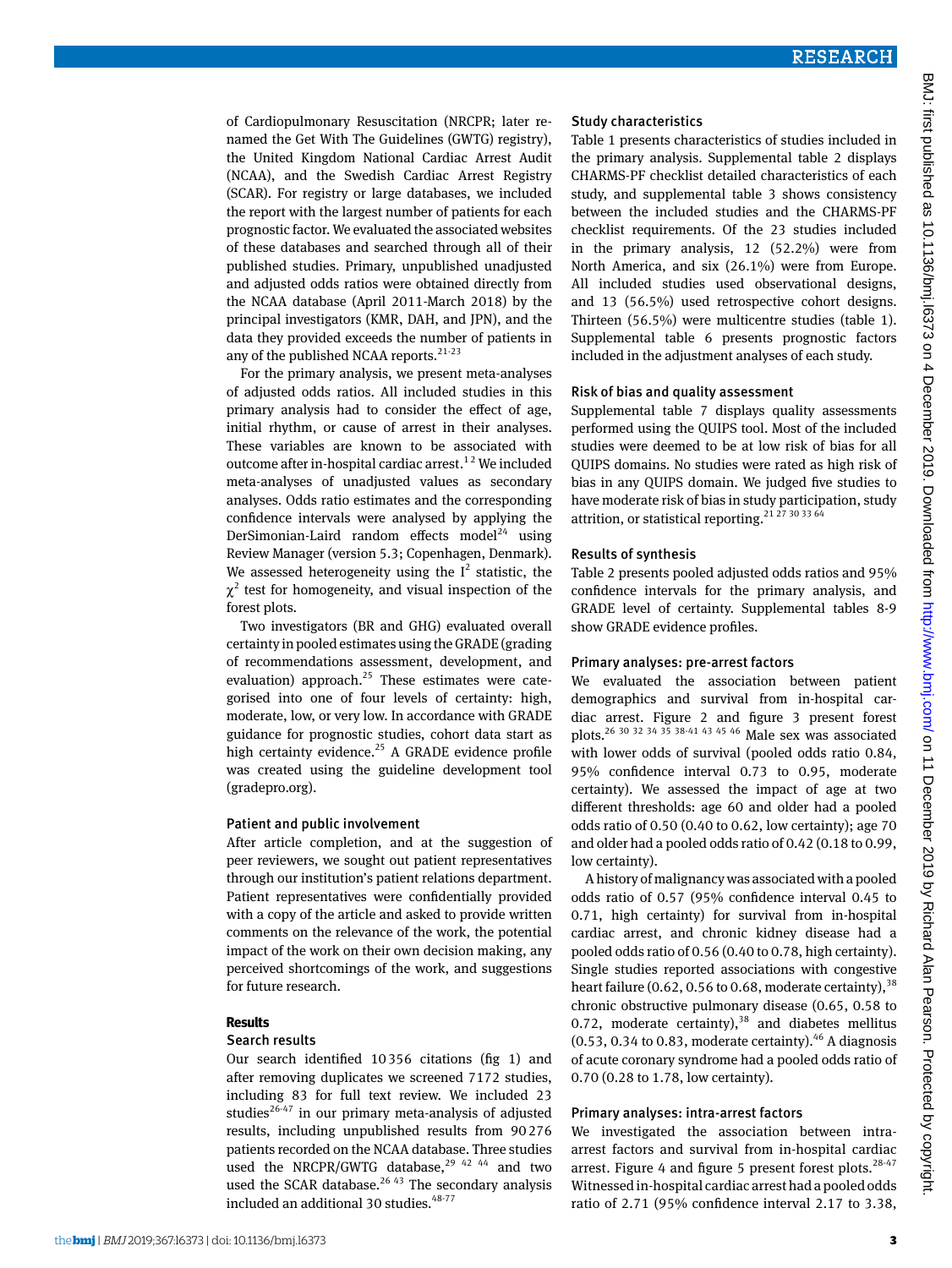



high certainty). Arrests that took place in monitored settings (patients on telemetry) had a pooled odds ratio of 2.23 (1.41 to 3.52, high certainty). Inhospital cardiac arrest that took place during daytime hours (defined as time periods when hospitals were fully staffed, which varied among studies) had an associated pooled odds ratio of 1.41 (1.20 to 1.66,

| Table 1   Characteristics of the 23 studies included in the<br>primary analysis |                   |  |  |  |  |
|---------------------------------------------------------------------------------|-------------------|--|--|--|--|
| <b>Description</b>                                                              | No of studies (%) |  |  |  |  |
| Continent of study                                                              |                   |  |  |  |  |
| North America                                                                   | 12 (52.2)         |  |  |  |  |
| Europe                                                                          | 6(26.1)           |  |  |  |  |
| Asia                                                                            | 4(17.4)           |  |  |  |  |
| Australia                                                                       | 1(4.3)            |  |  |  |  |
| Year of publication                                                             |                   |  |  |  |  |
| 1990-94                                                                         | 2(8.7)            |  |  |  |  |
| 1995-99                                                                         | 2(8.7)            |  |  |  |  |
| $2000 - 04$                                                                     | 5(21.7)           |  |  |  |  |
| $2005 - 09$                                                                     | 2(8.7)            |  |  |  |  |
| $2010 - 14$                                                                     | 6(26.1)           |  |  |  |  |
| $2015 - 19$                                                                     | 6(26.1)           |  |  |  |  |
| Study design                                                                    |                   |  |  |  |  |
| Prospective cohort                                                              | 10(43.5)          |  |  |  |  |
| Retrospective cohort                                                            | 13 (56.5)         |  |  |  |  |
| <b>Sites</b>                                                                    |                   |  |  |  |  |
| Single centre                                                                   | 10(43.5)          |  |  |  |  |
| Multicentre                                                                     | 13 (56.5)         |  |  |  |  |

high certainty). Initial rhythm was categorised as either shockable (ventricular fibrillation or pulseless ventricular tachycardia) or non-shockable (pulseless electrical activity or asystole). An initial shockable rhythm during in-hospital cardiac arrest was associated with a pooled odds ratio of 5.28 (3.78 to 7.39, high certainty). We evaluated the prognostic impact of each rhythm (supplemental figs 14-17), which showed increased associated odds of survival among patients with any initial shockable rhythm. Tracheal intubation during in-hospital cardiac arrest was associated with a pooled odds ratio of 0.54 (0.42 to 0.70, moderate certainty). Duration of resuscitation (that is, time from arrest to return of spontaneous circulation) of at least 15 minutes had a pooled odds ratio of 0.12 (0.07 to 0.19, high certainty).

### Secondary analyses

The supplemental material presents results of the secondary analyses. Supplemental table 10 shows CHARMS-PF checklist detailed characteristics of studies with only unadjusted results, and supplemental table 11 shows pooled unadjusted results. Supplemental figs 2-20 show forest plots that compare adjusted and unadjusted meta-analyses of pre-arrest and intraarrest prognostic factors. Importantly, the direction of effect for all unadjusted analyses is in agreement with the primary adjusted analyses.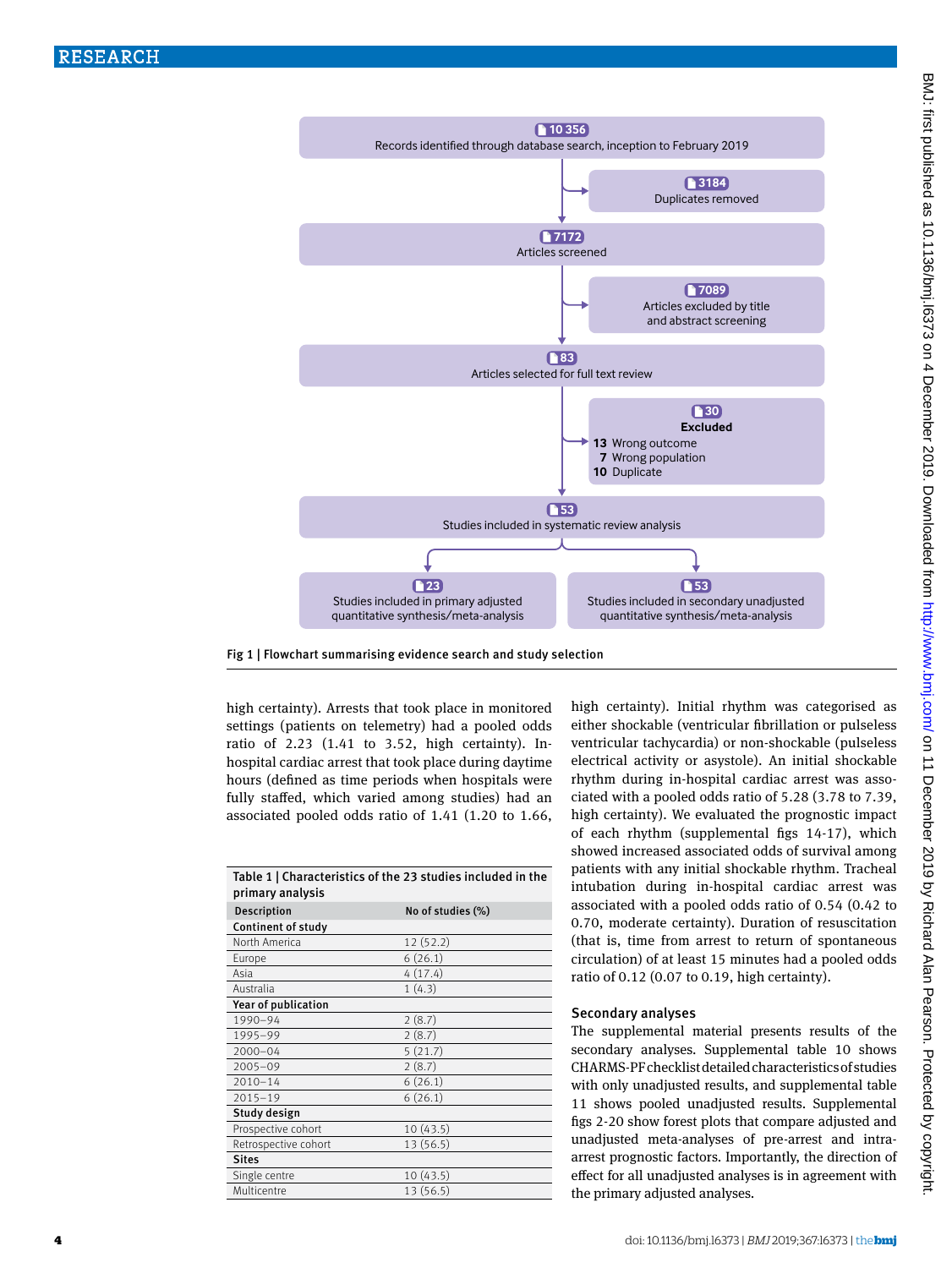#### **Discussion**

We conducted a systematic review and meta-analysis to evaluate the association of pre-arrest and intraarrest factors with survival after in-hospital cardiac arrest. Pre-arrest factors associated with reduced survival include male sex, increasing age, active malignancy, and chronic kidney disease. Among intra-arrest factors, we found that witnessed arrest, monitored setting, arrest during daytime hours, and shockable rhythm were associated with increased survival, while tracheal intubation during arrest and prolonged resuscitation were associated with reduced survival. These findings provide evidence of the association between important prognostic factors and odds of survival after in-hospital cardiac arrest. While clinicians have previously extrapolated data from outof-hospital cardiac arrest to patients with in-hospital cardiac arrest, $<sup>1</sup>$  this study evaluated the in-hospital</sup> cardiac arrest population. The study identified risk factors that healthcare providers can consider when discussing expected prognosis with patients and making clinical decisions. Our results could be used to guide future large observational studies to derive a clinical prediction instrument for practical application. However, clinicians should exercise caution when using these results to make clinical decisions about starting or stopping resuscitation after in-hospital cardiac arrest. Nevertheless, even in the absence of an existing decision model, identification of risk factors that are associated with a poor prognosis after in-

Table 2 | Pre-arrest and intra-arrest prognostic factors and associated odds of survival after in-hospital cardiac arrest

|                                | Model adjusted data |                               |         |           |                          |
|--------------------------------|---------------------|-------------------------------|---------|-----------|--------------------------|
| <b>Prognostic factors</b>      |                     | Studies OR (95% CI)           | p*      |           | $I2(%)$ GRADE certaintyt |
| <b>Pre-arrest factors</b>      |                     |                               |         |           |                          |
| Demographics:                  |                     |                               |         |           |                          |
| Male sex                       | $\overline{7}$      | $0.84$ (0.73 to 0.95)         | 0.007   | 66        | Moderate                 |
| Age $\geq 60$                  | 3                   | $0.50$ (0.40 to 0.62)         | (0.001) | 50        | l ow                     |
| Age $\geq 70$                  | $\mathfrak{D}$      | $0.42$ (0.18 to 0.99)         | 0.050   | 69        | $1$ OW                   |
| Comorbidities at admission:    |                     |                               |         |           |                          |
| Active malignancy              | 4                   | $0.57$ (0.45 to 0.71)         | (0.001) | 71        | High                     |
| Congestive heart failure       | 1                   | $0.62$ (0.56 to 0.68)         | (0.001) | <b>NA</b> | Moderate                 |
| Chronic kidney disease         | 5                   | 0.56 (0.40 to 0.78)           | 0.001   | 92        | High                     |
| COPD                           | 1                   | 0.65(0.58 to 0.72)            | 0.001   | <b>NA</b> | Moderate                 |
| Diabetes mellitus              | 1                   | $0.53(0.34 \text{ to } 0.83)$ | 0.005   | <b>NA</b> | Moderate                 |
| Admission diagnosis:           |                     |                               |         |           |                          |
| Acute coronary syndrome        | $\overline{2}$      | 0.70 (0.28 to 1.78)           | 0.460   | 99        | 10w                      |
| Sepsis                         | 1                   | 0.80 (0.70 to 0.91)           | 0.001   | <b>NA</b> | Moderate                 |
| Intra-arrest factors           |                     |                               |         |           |                          |
| Witnessed arrest               | 4                   | 2.71 (2.17 to 3.38)           | (0.001) | 68        | High                     |
| Monitored patient              | 6                   | $2.23(1.41 \text{ to } 3.52)$ | (0.001) | 97        | High                     |
| Arrest during daytime hours    | 5                   | 1.41 (1.20 to 1.66)           | (0.001) | 94        | High                     |
| Ventricular tachycardia        | 4                   | 3.76 (2.95 to 4.78)           | (0.001) | 85        | High                     |
| Ventricular fibrillation       | 4                   | 3.68 (2.68 to 5.05)           | (0.001) | 94        | High                     |
| Asystole                       | 4                   | 0.42 (0.32 to 0.56)           | (0.001) | 12        | High                     |
| Pulseless electrical activity  | $\mathfrak{D}$      | 0.59 (0.27 to 1.27)           | 0.180   | 77        | High                     |
| Shockable rhythm               | 12                  | 5.28 (3.78 to 7.39)           | (0.001) | 96        | High                     |
| Intubation during arrest       | 5                   | $0.54$ (0.42 to 0.70)         | (0.001) | 73        | Moderate                 |
| Resuscitation duration ≥15 min | $\mathfrak{D}$      | $0.12$ (0.07 to 0.19)         | (0.001) | 27        | High                     |
|                                |                     |                               |         |           |                          |

COPD=chronic obstructive pulmonary disease; GRADE=grading of recommendations, assessment, development, and evaluation; NA=not applicable; OR=odds ratio.

\*P values obtained from the test for overall effect.

†GRADE certainty of estimates in studies of prognosis, as described by Iorio and colleagues.25

hospital cardiac arrest will probably have value for clinicians in discussions about goals of care and when to stop resuscitation.

#### Strengths and limitations of study

Our study involved a comprehensive search and included studies with an overall low risk of bias. We followed recent recommendations for meta-analysis of prognostic studies, $^{17}$  evaluated several pre-arrest and intra-arrest prognostic factors for in-hospital cardiac arrest, and used GRADE guidelines to contextualise our findings based on overall certainty in estimates. Most of the estimates were based on moderate or high certainty evidence. Notably, we were able to include previously unpublished results from the NCAA database, and to analyse these data with published work from the NRCPC/GWTG, SCAR, and other databases to provide reliable estimates of prognostic factor association.

This review has some limitations. Firstly, our metaanalysis included only observational studies, and therefore provides associations between individual prognostic factors and survival from in-hospital cardiac arrest. Given the limitations of the literature, we were unable to assess how the combination of these factors might be used to influence clinical decision making. Therefore, clinicians should be cautious when combining these findings to make clinical decisions about starting or stopping resuscitation. Our results could be used to guide future large observational studies to derive a clinical prediction instrument for practical application. However, even in the absence of a decision model that could be used for accurate risk stratification, identification of risk factors associated with poor prognosis could be useful for clinicians when discussing goals of care with patients, and when making clinical decisions about stopping resuscitation after in-hospital cardiac arrest. Our study should be considered in that context.

Secondly, we evaluated short term survival as our primary outcome because this was the outcome most commonly reported in the literature.<sup>3</sup> However, associations between prognostic factors and neurological outcome at discharge or long term survival are unknown and potentially could be more important to patients and caregivers. While neurological outcome was evaluated in some included studies, different scales were used, and so meta-analysis was not possible.

Thirdly, many of the factors we evaluated (namely age, sex, and comorbidities) are non-modifiable, but understanding their impact is valuable. It is important to emphasise the non-modifiable nature of these prognostic factors to patients when discussing advanced directives that relate to cardiopulmonary resuscitation after in-hospital cardiac arrest.

Finally, our study is limited by statistical and clinical heterogeneity. Statistical heterogeneity (assessed by I 2 ) was markedly high in meta-analyses of several prognostic factors. While high heterogeneity suggests that we cannot be certain about the magnitude of effect size, the direction of effect size was clear for each factor, and visual inspection of forest plots did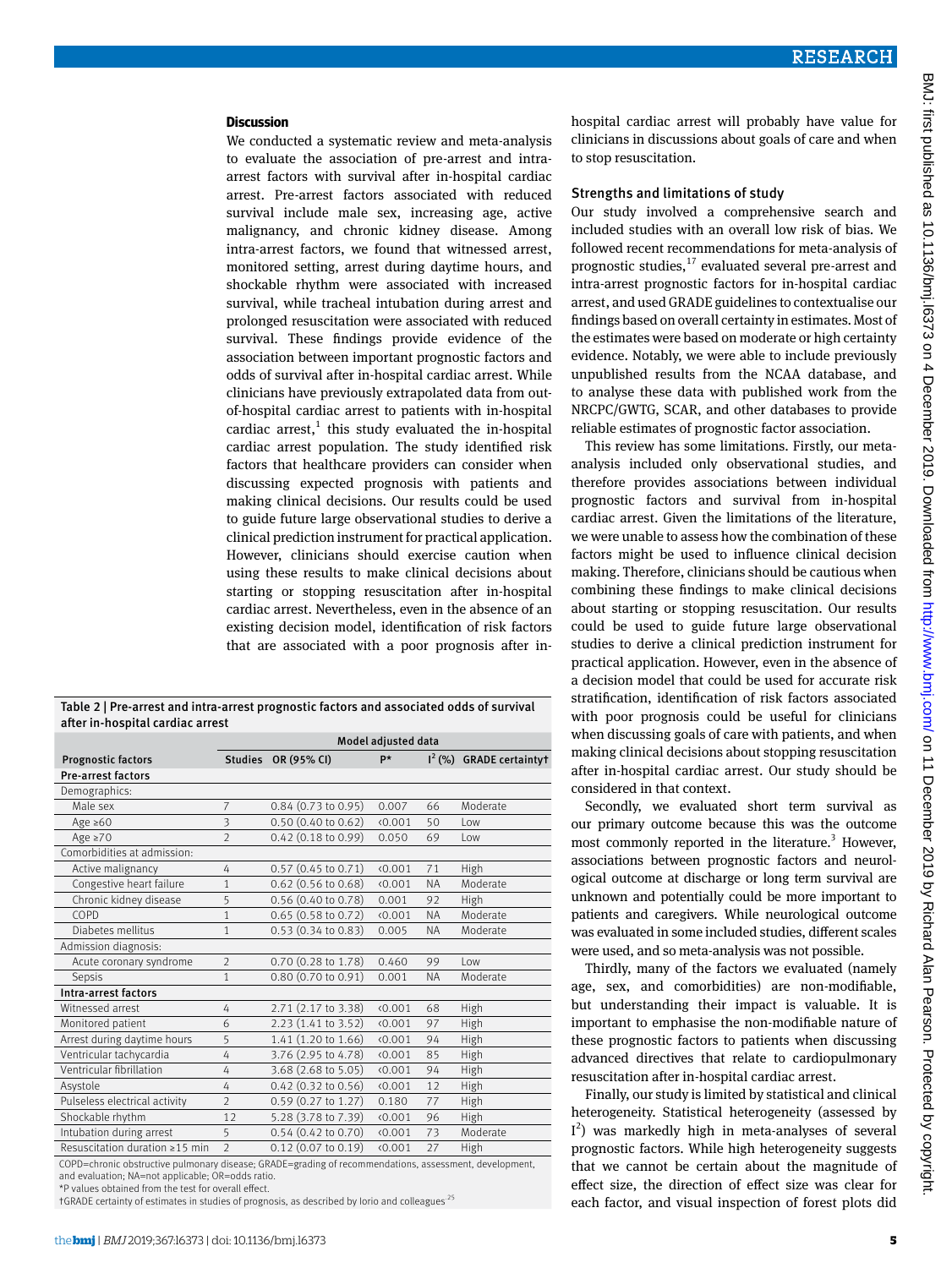| Study or<br>Log<br>(odds ratio)<br>subgroup                  | Standard<br>error | Odds ratio (IV,<br>random, 95% CI) | Weight<br>ශ | Odds ratio (IV,<br>random. 95% CI) |
|--------------------------------------------------------------|-------------------|------------------------------------|-------------|------------------------------------|
| Male sex                                                     |                   |                                    |             |                                    |
| Marwick 1991<br>$-0.14$                                      | 0.40              |                                    | 2.6         | 0.87 (0.40 to 1.90)                |
| 0.22<br>Brindley 2002                                        | 0.49              |                                    | 1.8         | 1.25 (0.48 to 3.29)                |
| $-0.16$<br>Skrifvars 2007                                    | 0.18              |                                    | 10.5        | 0.85 (0.60 to 1.20)                |
| Shao 2016<br>$-0.51$                                         | 0.15              |                                    | 13.4        | 0.60 (0.45 to 0.80)                |
| Chen 2016<br>$-1.11$                                         | 0.36              |                                    | 3.2         | $0.33(0.16 \text{ to } 0.66)$      |
| Al-Dury 2017*<br>$-0.10$                                     | 0.05              |                                    | 32.1        | 0.90 (0.83 to 0.99)                |
| <b>UK NCAA 2018</b><br>$-0.07$                               | 0.02              |                                    | 36.4        | 0.93 (0.89 to 0.97)                |
| <b>Total (95% CI)</b>                                        |                   |                                    |             | 100.0 0.84 (0.73 to 0.95)          |
| Test for heterogeneity: $\tau^2 = 0.01$ ; $\chi^2 = 17.72$ , |                   |                                    |             |                                    |
| df=6, P=0.007; l <sup>2</sup> =66%                           |                   |                                    |             |                                    |
| Test for overall effect: Z=2.68, P=0.007                     |                   |                                    |             |                                    |
| Age                                                          |                   |                                    |             |                                    |
| ≥60                                                          |                   |                                    |             |                                    |
| Marwick 1991<br>$-0.55$                                      | 0.39              |                                    | 7.1         | 0.58 (0.27 to 1.25)                |
| Shao 2016<br>$-0.51$                                         | 0.15              |                                    | 30.3        | 0.60 (0.45 to 0.80)                |
| UK NCAA 2018 - 0.79                                          | 0.02              |                                    | 62.6        | $0.45(0.43 \text{ to } 0.47)$      |
| Subtotal (95% CI)                                            |                   |                                    |             | 100.0 0.50 (0.40 to 0.62)          |
| Test for heterogeneity: $\tau^2 = 0.02$ ; $\chi^2 = 3.97$ ,  |                   |                                    |             |                                    |
| df=2, P=0.14; l <sup>2</sup> =50%                            |                   |                                    |             |                                    |
| Test for overall effect: Z=6.21, P<0.001                     |                   |                                    |             |                                    |
| ≥70                                                          |                   |                                    |             |                                    |
| de Vos 1999<br>$-0.51$                                       | 0.21              |                                    | 60.2        | 0.60 (0.40 to 0.90)                |
| Li 2018<br>$-1.41$                                           | 0.46              |                                    | 39.8        | 0.24 (0.10 to 0.60)                |
| Subtotal (95% CI)                                            |                   |                                    |             | 100.0 0.42 (0.18 to 0.99)          |
| Test for heterogeneity: $\tau^2 = 0.28$ ; $\chi^2 = 3.22$ ,  |                   |                                    |             |                                    |
| df=1, P=0.07; l <sup>2</sup> =69%                            |                   |                                    |             |                                    |
| Test for overall effect: Z=1.97, P=0.05                      |                   |                                    |             |                                    |
|                                                              |                   |                                    |             |                                    |
| <b>History of malignancy</b>                                 |                   |                                    |             |                                    |
| Skrifvars 2007<br>$-0.46$                                    | 0.29              |                                    | 11.9        | $0.63(0.36 \text{ to } 1.11)$      |
| Larkin 2010<br>$-0.66$                                       | 0.06              |                                    | 43.0        | 0.52 (0.45 to 0.58)                |
| Ohlsson 2014<br>$-2.63$                                      | 1.03              |                                    | 1.2         | 0.07 (0.01 to 0.54)                |
| Hessulf 2018*<br>$-0.45$                                     | 0.06              |                                    | 43.9        | 0.64 (0.57 to 0.72)                |
| Total (95% Cl)                                               |                   |                                    |             | 100.0 0.57 (0.45 to 0.71)          |
| Test for heterogeneity: $\tau^2 = 0.03$ ; $\chi^2 = 10.35$ , |                   |                                    |             |                                    |
| df=3, P=0.02; l <sup>2</sup> =71%                            |                   |                                    |             |                                    |
| Test for overall effect: Z=4.96, P<0.001                     |                   |                                    |             |                                    |
| History of congestive heart failure                          |                   |                                    |             |                                    |
| Hessulf 2018*<br>$-0.48$                                     | 0.05              |                                    |             | 100.0 0.62 (0.56 to 0.68)          |
| <b>Total (95% CI)</b>                                        |                   |                                    |             | 100.0 0.62 (0.56 to 0.68)          |
| Test for heterogeneity: Not applicable                       |                   |                                    |             |                                    |
| Test for overall effect: Z=9.75, P<0.001                     |                   |                                    |             |                                    |
|                                                              |                   | 0.1<br>10<br>0.01<br>1             | 100         |                                    |

Fig 2 | Forest plots showing pre-arrest factors and associated odds of survival after in-hospital cardiac arrest. Factors shown are male sex, age, history of malignancy and congestive heart failure. \*30 day mortality

not reveal any important inconsistencies among included studies. Reliance upon the  $I^2$  statistic alone for quantifying the magnitude of heterogeneity in meta-analyses is problematic.<sup>78</sup> In our study, the high  $I<sup>2</sup>$  values were caused by a combination of several large national registry studies with small variability of effect estimates and smaller studies with larger variability. For this reason, the GRADE approach assesses statistical heterogeneity using a combination of factors, including  $I^2$ , but also overlap of point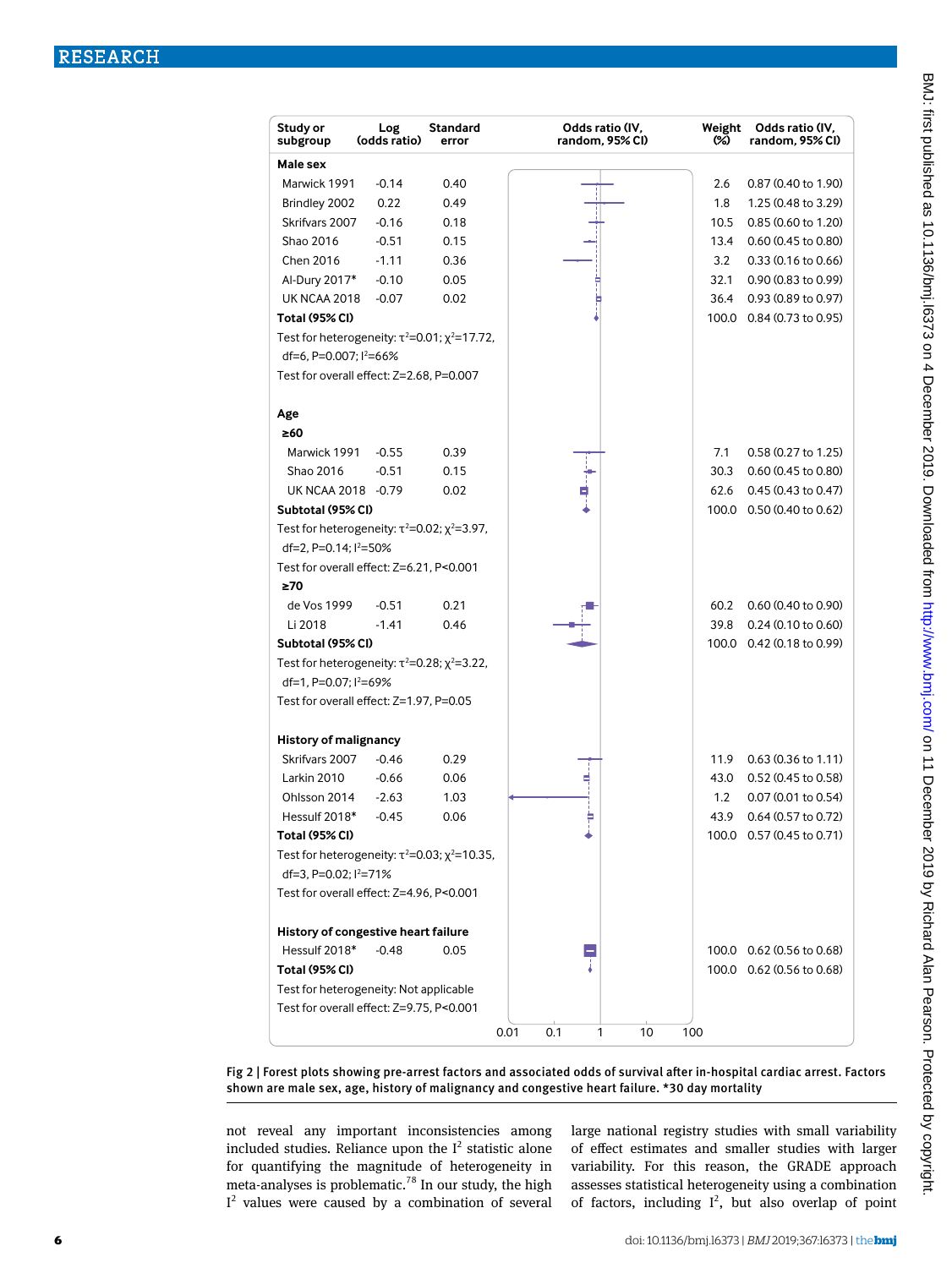### RESEARCH

| Study or<br>subgroup                   | Log<br>(odds ratio)                                          | Standard<br>error                                             | Odds ratio (IV,<br>random, 95% CI) | Weight<br>ശ | Odds ratio (IV,<br>random, 95% CI) |
|----------------------------------------|--------------------------------------------------------------|---------------------------------------------------------------|------------------------------------|-------------|------------------------------------|
|                                        | History of chronic kidney disease                            |                                                               |                                    |             |                                    |
| de Vos 1999                            | $-1.24$                                                      | 0.52                                                          |                                    | 8.1         | 0.29 (0.10 to 0.80)                |
| Danciu 2004                            | $-0.94$                                                      | 0.43                                                          |                                    | 10.6        | 0.39 (0.17 to 0.91)                |
| Skrifvars 2007                         | $-0.34$                                                      | 0.29                                                          |                                    | 16.8        | 0.71 (0.40 to 1.27)                |
| Larkin 2010                            | $-0.29$                                                      | 0.05                                                          | iв                                 | 32.3        | 0.75 (0.68 to 0.82)                |
| Hessulf 2018*                          | $-0.73$                                                      | 0.05                                                          |                                    | 32.3        | 0.48 (0.44 to 0.53)                |
| <b>Total (95% CI)</b>                  |                                                              |                                                               |                                    |             | 100.0 0.56 (0.40 to 0.78)          |
| df=4. P<0.001: l <sup>2</sup> =92%     | Test for heterogeneity: $\tau^2 = 0.09$ ; $\chi^2 = 47.30$ , |                                                               |                                    |             |                                    |
|                                        | Test for overall effect: Z=3.43, P<0.001                     |                                                               |                                    |             |                                    |
| pulmonary disease                      | History of chronic obstructive                               |                                                               |                                    |             |                                    |
| Hessulf 2018*                          | $-0.44$                                                      | 0.06                                                          |                                    |             | 100.0 0.65 (0.58 to 0.72)          |
| <b>Total (95% CI)</b>                  |                                                              |                                                               |                                    |             | 100.0 0.65 (0.58 to 0.72)          |
|                                        | Test for heterogeneity: Not applicable                       |                                                               |                                    |             |                                    |
|                                        | Test for overall effect: Z=7.92, P<0.001                     |                                                               |                                    |             |                                    |
|                                        |                                                              |                                                               |                                    |             |                                    |
| Skrifvars 2007                         | <b>History of diabetes mellitus</b><br>$-0.63$               | 0.22                                                          |                                    |             | 100.0 0.53 (0.34 to 0.83)          |
| <b>Total (95% CI)</b>                  |                                                              |                                                               |                                    |             | 100.0 0.53 (0.34 to 0.83)          |
|                                        | Test for heterogeneity: Not applicable                       |                                                               |                                    |             |                                    |
|                                        | Test for overall effect: Z=2.81, P<0.001                     |                                                               |                                    |             |                                    |
|                                        |                                                              |                                                               |                                    |             |                                    |
|                                        | Diagnosis of acute coronary syndrome                         |                                                               |                                    |             |                                    |
| Larkin 2010                            | 0.12                                                         | 0.04                                                          |                                    | 50.3        | 1.13 (1.04 to 1.23)                |
| Hessulf 2018*                          | $-0.83$                                                      | 0.08                                                          |                                    | 49.7        | 0.44 (0.37 to 0.51)                |
| <b>Total (95% CI)</b>                  |                                                              |                                                               |                                    |             | 100.0 0.70 (0.28 to 1.78)          |
|                                        |                                                              | Test for heterogeneity: $\tau^2 = 0.45$ ; $\chi^2 = 106.10$ , |                                    |             |                                    |
| df=1, P<0.001; l <sup>2</sup> =99%     |                                                              |                                                               |                                    |             |                                    |
|                                        | Test for overall effect: Z=0.74, P=0.46                      |                                                               |                                    |             |                                    |
| <b>Diagnosis of sepsis</b>             |                                                              |                                                               |                                    |             |                                    |
| Larkin 2010                            | $-0.23$                                                      | 0.07                                                          |                                    |             | 100.0 0.80 (0.70 to 0.91)          |
| <b>Total (95% CI)</b>                  |                                                              |                                                               |                                    |             | 100.0 0.80 (0.70 to 0.91)          |
| Test for heterogeneity: Not applicable |                                                              |                                                               |                                    |             |                                    |
|                                        | Test for overall effect: Z=3.27, P<0.001                     |                                                               |                                    |             |                                    |
|                                        |                                                              |                                                               | 0.01<br>0.1<br>1<br>10             | 100         |                                    |

Fig 3 | Forest plots showing pre-arrest factors and associated odds of survival after in-hospital cardiac arrest. Factors shown are history of chronic kidney disease, chronic obstructive pulmonary disease, and diabetes mellitus, and diagnosis of acute coronary syndrome and sepsis. \*30 day mortality

estimates and overlap of 95% confidence intervals.<sup>79</sup> After we evaluated all these measures of statistical heterogeneity, we felt it was appropriate to present the meta-analyses despite the high  $I^2$  values.

There is also clinical heterogeneity among studies with regard to some of the prognostic factors (for example, "monitoring" was referred to as continuous telemetry in some studies, while in others it included telemetry in addition to pulse oximetry). However, it is more likely that unknown confounders could have influenced the point estimates for individual studies. Furthermore, the clinical relevance of this heterogeneity is unknown. For example, the difference between telemetry alone versus telemetry and pulse oximetry might not be shown to be clinically significant. These sources of heterogeneity should be taken into account when the study results are evaluated.

#### Patient and public involvement

The patients involved in reviewing this study indicated that the study was of great importance to them and that identifying prognostic factors associated with outcome from in-hospital cardiac arrest was directly relevant to their care. All patients stated that, before reviewing the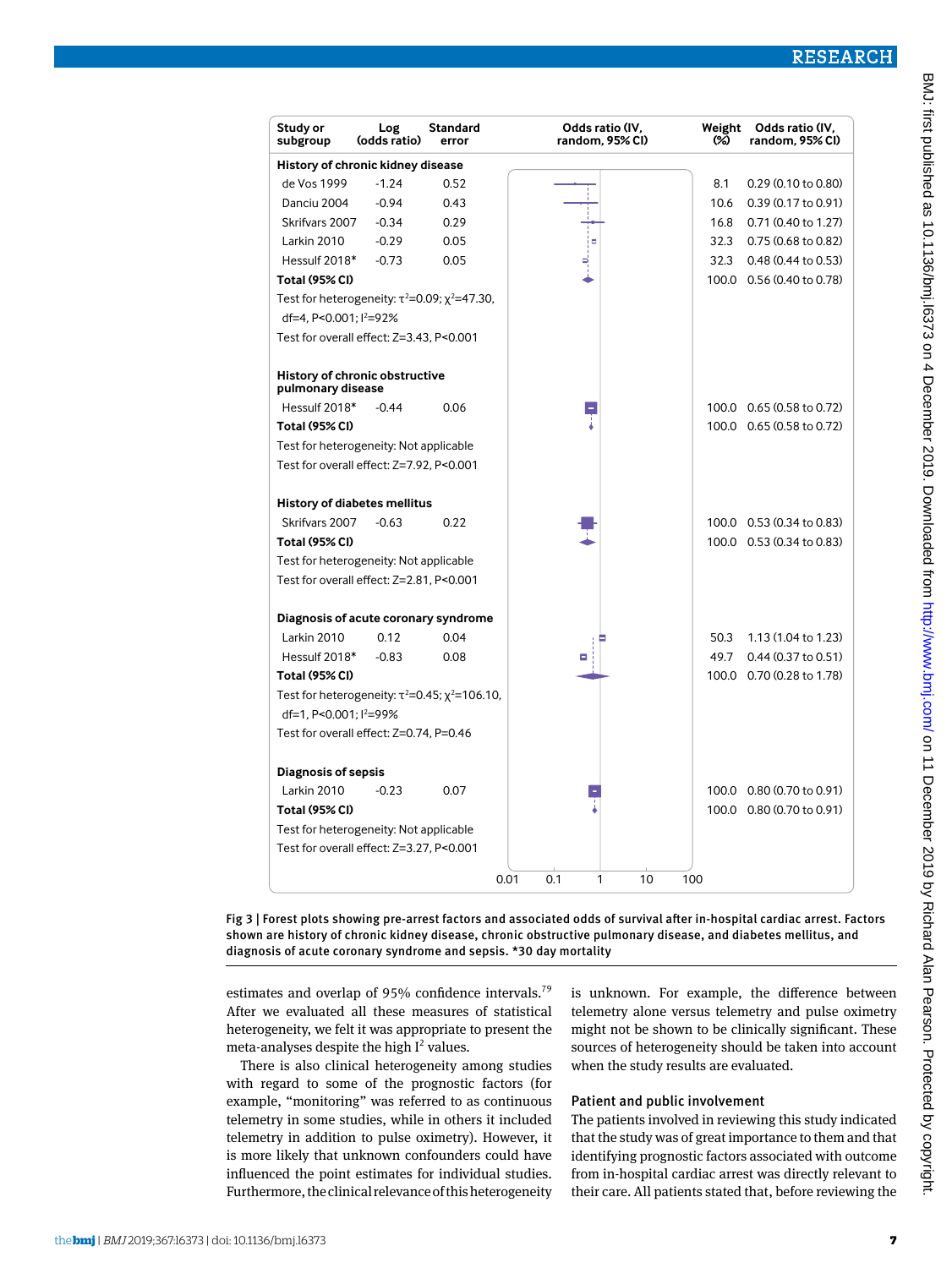| Study or<br>subgroup                                          | Log<br>(odds ratio) | Standard<br>error | Odds ratio (IV,<br>random, 95% CI) | Weight<br>Odds ratio (IV,<br>random. 95% CI)<br>ඥ) |
|---------------------------------------------------------------|---------------------|-------------------|------------------------------------|----------------------------------------------------|
| <b>Witnessed arrest</b>                                       |                     |                   |                                    |                                                    |
| Skrifvars 2007                                                | 1.84                | 0.45              |                                    | 6.33 (2.60 to 15.40)<br>5.6                        |
| Brady 2011                                                    | 0.83                | 0.06              |                                    | 42.2<br>2.30 (2.03 to 2.60)                        |
| Cleverley 2013                                                | 0.98                | 0.28              |                                    | 2.67 (1.53 to 4.67)<br>12.0                        |
| Hessulf 2018*                                                 | 1.05                | 0.07              |                                    | 2.87 (2.48 to 3.32)<br>40.2                        |
| <b>Total (95% CI)</b>                                         |                     |                   |                                    | 100.0 2.71 (2.17 to 3.38)                          |
| Test for heterogeneity: $\tau^2 = 0.03$ ; $\chi^2 = 9.28$ ,   |                     |                   |                                    |                                                    |
| df=3, P=0.03; l <sup>2</sup> =68%                             |                     |                   |                                    |                                                    |
| Test for overall effect: Z=8.75, P<0.001                      |                     |                   |                                    |                                                    |
| <b>Monitored patient</b>                                      |                     |                   |                                    |                                                    |
| Zoch 2000                                                     | 0.58                | 0.21              |                                    | 1.79 (1.18 to 2.73)<br>20.4                        |
| Peberdy 2008                                                  | 0.12                | 0.03              |                                    | 1.13 (1.07 to 1.19)<br>24.6                        |
| Chan 2013                                                     | 2.33                | 1.18              |                                    | 3.3 10.26 (1.01 to 104.43)                         |
| Cleverley 2013                                                | 2.12                | 0.54              |                                    | 8.36 (2.88 to 24.33)<br>10.5                       |
| Ohlsson 2014                                                  | 0.97                | 0.33              |                                    | 16.6<br>2.64 (1.39 to 5.00)                        |
| Hessulf 2018*                                                 | 0.78                | 0.05              |                                    | 2.18 (1.99 to 2.38)<br>24.5                        |
| <b>Total (95% CI)</b>                                         |                     |                   |                                    | 100.0 2.23 (1.41 to 3.52)                          |
| Test for heterogeneity: $\tau^2 = 0.22$ ; $\chi^2 = 173.18$ , |                     |                   |                                    |                                                    |
| df=5, P<0.001; l <sup>2</sup> =97%                            |                     |                   |                                    |                                                    |
| Test for overall effect: Z=3.44, P<0.001                      |                     |                   |                                    |                                                    |
| Arrest during daytime hours                                   |                     |                   |                                    |                                                    |
| Brindley 2002                                                 | 0.53                | 0.53              |                                    | $2.2\phantom{0}$<br>1.70 (0.60 to 4.80)            |
| Skrifvars 2007                                                | 0.43                | 0.18              |                                    | 12.3<br>1.53 (1.08 to 2.18)                        |
| Peberdy 2008                                                  | 0.16                | 0.02              |                                    | 1.18 (1.12 to 1.23)<br>28.9                        |
| Hessulf 2018*                                                 | 0.41                | 0.04              | þ                                  | 27.5<br>1.51 (1.39 to 1.64)                        |
| <b>UK NCAA 2018</b>                                           | 0.41                | 0.02              | Þ                                  | 29.1<br>1.51 (1.45 to 1.57)                        |
| <b>Total (95% CI)</b>                                         |                     |                   |                                    | 1.41 (1.20 to 1.66)<br>100.0                       |
| Test for heterogeneity: $\tau^2 = 0.02$ ; $\chi^2 = 68.43$ ,  |                     |                   |                                    |                                                    |
| df=4, P<0.001; l <sup>2</sup> =94%                            |                     |                   |                                    |                                                    |
| Test for overall effect: Z=4.19, P<0.001                      |                     |                   | 0.01<br>0.1<br>10<br>1<br>100      |                                                    |

Fig 4 | Forest plots showing intra-arrest factors and associated odds of survival after in-hospital cardiac arrest. Factors shown are witnessed arrest, monitored patient, and arrest during daytime hours. \*30 day mortality

study, they had minimal knowledge of outcomes after in-hospital cardiac arrest, and were surprised to learn that overall outcomes were poor. They stated that the findings of this study allowed them to contextualise the likelihood of survival after in-hospital cardiac arrest, and that they would consider these results in their own decisions about cardiopulmonary resuscitation. One patient stated that neurological outcome was of particular importance, and that future research should prioritise neurological outcome as the primary outcome after in-hospital cardiac arrest.

#### Comparison with other studies

While pre-arrest factors are typically patient specific and non-modifiable, they show important associations that could help when considering expected prognosis and risk stratification. We found moderate certainty evidence that male sex was associated with reduced odds of survival after in-hospital cardiac arrest. Existing literature on out-of-hospital cardiac arrest has investigated the association between patient sex and survival, and found improved survival among female patients $^{80}$ ; however the explanation for this finding is unclear. Female patients might benefit from specific hormones (namely oestrogen) and the effect of these hormones on their cardiovascular risk profile.<sup>81 82</sup> Coronary occlusion in women is associated with stronger vagal activation, and therefore reduced potential for dysrhythmic events and decreased oxygen consumption. $83$  Our study suggests that this difference between sexes for out-of-hospital cardiac arrest extends to in-hospital cardiac arrest, but the underlying mechanisms remain unclear.

We found that increasing age and prevalence of certain comorbidities (malignancy and chronic kidney disease) were associated with reduced odds of survival after in-hospital cardiac arrest. Hirlekar and colleagues showed the association between increasing age and mortality from in-hospital cardiac arrest in the SCAR database.<sup>84</sup> In addition to the higher prevalence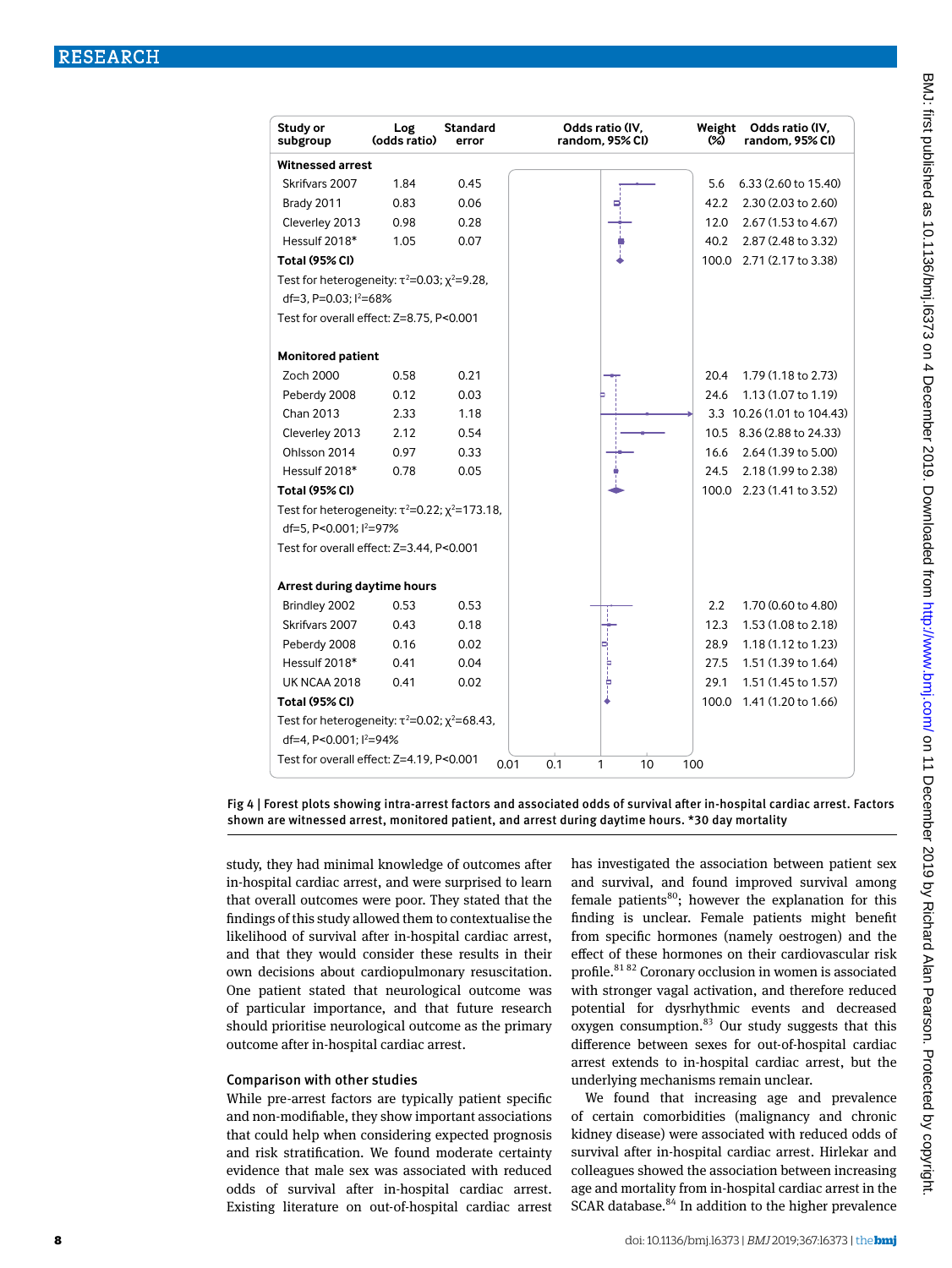of comorbidities in this population, older patients undergo less aggressive intervention, and survival from in-hospital cardiac arrest appears to decrease in a dose-response manner.<sup>85</sup> We also found that patients with active cancer had lower associated survival from in-hospital cardiac arrest. The GWTG registry found that approximately 14% of patients in their cohort had advanced cancer, and that survival was markedly lower in this population even after taking into account resuscitation performance and patient directed limits in care.<sup>86</sup> Increasing age and comorbidity burden are related to frailty, which describes a state of physiological decline and vulnerability. $87$  Future research should aim to investigate the association between frailty and outcomes after in-hospital cardiac arrest to help clinicians make a more accurate prognosis for patients admitted to hospital.<sup>88</sup>

While all of these pre-arrest factors are nonmodifiable, discussing them with patients could be valuable when considering the inclusion of cardiopulmonary resuscitation in goals of care. Nonmodifiable risk factors are particularly important because providing preventative care before in-hospital cardiac arrest or critical care after cardiac arrest will probably not alter patient outcome.<sup>89 90</sup> Therefore. clinicians can talk with patients about these individual prognostic factors and poor survival after in-hospital cardiac arrest, even in the absence of a clinical decision

| Initial shockable rhythm<br>de Vos 1999<br>11.03 (4.10 to 29.70)<br>2.40<br>0.51<br>5.8<br>17.33 (8.17 to 36.77)<br>Doig 2000<br>2.85<br>0.38<br>7.4<br>Danciu 2004<br>1.38<br>0.49<br>6.0<br>3.98 (1.53 to 10.33)<br>Skrifvars 2007<br>1.58<br>0.16<br>10.6<br>4.87 (3.53 to 6.73)<br>0.06<br>2.33 (2.09 to 2.60)<br>Meaney 2010<br>0.85<br>11.6<br>Chan 2013<br>2.70<br>0.65<br>4.3<br>14.95 (4.18 to 53.45)<br>Ohlsson 2014<br>2.29<br>0.34<br>8.0<br>9.86 (5.08 to 19.12)<br>Chen 2016<br>0.69<br>0.41<br>1.98 (0.89 to 4.44)<br>7.0<br>Shao 2016<br>0.18<br>5.46 (3.82 to 7.80)<br>1.70<br>10.3 | Study or<br>subgroup | Log<br>(odds ratio) | Standard<br>error | Odds ratio (IV.<br>random, 95% CI) | Weight<br>Odds ratio (IV.<br>ශ<br>random, 95% CI) |
|------------------------------------------------------------------------------------------------------------------------------------------------------------------------------------------------------------------------------------------------------------------------------------------------------------------------------------------------------------------------------------------------------------------------------------------------------------------------------------------------------------------------------------------------------------------------------------------------------|----------------------|---------------------|-------------------|------------------------------------|---------------------------------------------------|
|                                                                                                                                                                                                                                                                                                                                                                                                                                                                                                                                                                                                      |                      |                     |                   |                                    |                                                   |
|                                                                                                                                                                                                                                                                                                                                                                                                                                                                                                                                                                                                      |                      |                     |                   |                                    |                                                   |
|                                                                                                                                                                                                                                                                                                                                                                                                                                                                                                                                                                                                      |                      |                     |                   |                                    |                                                   |
|                                                                                                                                                                                                                                                                                                                                                                                                                                                                                                                                                                                                      |                      |                     |                   |                                    |                                                   |
|                                                                                                                                                                                                                                                                                                                                                                                                                                                                                                                                                                                                      |                      |                     |                   |                                    |                                                   |
|                                                                                                                                                                                                                                                                                                                                                                                                                                                                                                                                                                                                      |                      |                     |                   |                                    |                                                   |
|                                                                                                                                                                                                                                                                                                                                                                                                                                                                                                                                                                                                      |                      |                     |                   |                                    |                                                   |
|                                                                                                                                                                                                                                                                                                                                                                                                                                                                                                                                                                                                      |                      |                     |                   |                                    |                                                   |
|                                                                                                                                                                                                                                                                                                                                                                                                                                                                                                                                                                                                      |                      |                     |                   |                                    |                                                   |
|                                                                                                                                                                                                                                                                                                                                                                                                                                                                                                                                                                                                      |                      |                     |                   |                                    |                                                   |
| 0.02<br><b>UK NCAA 2018</b><br>1.71<br>5.55 (5.32 to 5.79)<br>11.7                                                                                                                                                                                                                                                                                                                                                                                                                                                                                                                                   |                      |                     |                   |                                    |                                                   |
| 0.06<br>Hessulf 2018*<br>1.11<br>3.05 (2.69 to 3.45)<br>11.5                                                                                                                                                                                                                                                                                                                                                                                                                                                                                                                                         |                      |                     |                   |                                    |                                                   |
| Li 2018<br>1.97<br>0.51<br>7.19 (2.67 to 19.37)<br>5.8                                                                                                                                                                                                                                                                                                                                                                                                                                                                                                                                               |                      |                     |                   |                                    |                                                   |
| <b>Total (95% CI)</b><br>5.28 (3.78 to 7.39)<br>100.0                                                                                                                                                                                                                                                                                                                                                                                                                                                                                                                                                |                      |                     |                   |                                    |                                                   |
| Test for heterogeneity: $\tau^2 = 0.25$ ; $\chi^2 = 291.85$ ,                                                                                                                                                                                                                                                                                                                                                                                                                                                                                                                                        |                      |                     |                   |                                    |                                                   |
| df=11, P<0.001; l <sup>2</sup> =96%                                                                                                                                                                                                                                                                                                                                                                                                                                                                                                                                                                  |                      |                     |                   |                                    |                                                   |
| Test for overall effect: Z=9.74, P<0.001                                                                                                                                                                                                                                                                                                                                                                                                                                                                                                                                                             |                      |                     |                   |                                    |                                                   |
|                                                                                                                                                                                                                                                                                                                                                                                                                                                                                                                                                                                                      |                      |                     |                   |                                    |                                                   |
| Intubation during resuscitation                                                                                                                                                                                                                                                                                                                                                                                                                                                                                                                                                                      |                      |                     |                   |                                    |                                                   |
| Marwick 1991<br>0.39<br>$-0.89$<br>8.6<br>0.41 (0.19 to 0.89)                                                                                                                                                                                                                                                                                                                                                                                                                                                                                                                                        |                      |                     |                   |                                    |                                                   |
| Bialecki 1995<br>$-2.15$<br>0.68<br>3.3<br>$0.12(0.03)$ to $0.44$ )                                                                                                                                                                                                                                                                                                                                                                                                                                                                                                                                  |                      |                     |                   |                                    |                                                   |
| <b>Dumot 2001</b><br>$-2.06$<br>0.59<br>4.2<br>0.13(0.04 to 0.41)                                                                                                                                                                                                                                                                                                                                                                                                                                                                                                                                    |                      |                     |                   |                                    |                                                   |
| Larkin 2010<br>$-0.44$<br>0.07<br>0.64 (0.57 to 0.73)<br>41.1                                                                                                                                                                                                                                                                                                                                                                                                                                                                                                                                        |                      |                     |                   |                                    |                                                   |
| Hessulf 2018*<br>0.05<br>0.63 (0.57 to 0.70)<br>$-0.46$<br>42.8                                                                                                                                                                                                                                                                                                                                                                                                                                                                                                                                      |                      |                     |                   |                                    |                                                   |
| <b>Total (95% CI)</b><br>0.54 (0.42 to 0.70)<br>100.0                                                                                                                                                                                                                                                                                                                                                                                                                                                                                                                                                |                      |                     |                   |                                    |                                                   |
| Test for heterogeneity: $\tau^2 = 0.04$ ; $\chi^2 = 14.66$ ,                                                                                                                                                                                                                                                                                                                                                                                                                                                                                                                                         |                      |                     |                   |                                    |                                                   |
| df=4, P=0.005; l <sup>2</sup> =73%                                                                                                                                                                                                                                                                                                                                                                                                                                                                                                                                                                   |                      |                     |                   |                                    |                                                   |
| Test for overall effect: Z=4.79, P<0.001                                                                                                                                                                                                                                                                                                                                                                                                                                                                                                                                                             |                      |                     |                   |                                    |                                                   |
| Duration of resuscitation > 15 minutes                                                                                                                                                                                                                                                                                                                                                                                                                                                                                                                                                               |                      |                     |                   |                                    |                                                   |
| $-2.76$<br>0.61<br>0.06 (0.02 to 0.21)<br>Bialecki 1995<br>13.8                                                                                                                                                                                                                                                                                                                                                                                                                                                                                                                                      |                      |                     |                   |                                    |                                                   |
| <b>UK NCAA 2018</b><br>$-2.05$<br>0.03<br>86.2<br>$0.13(0.12 \text{ to } 0.14)$                                                                                                                                                                                                                                                                                                                                                                                                                                                                                                                      |                      |                     |                   |                                    |                                                   |
| 100.0 0.12 (0.07 to 0.19)<br><b>Total (95% CI)</b>                                                                                                                                                                                                                                                                                                                                                                                                                                                                                                                                                   |                      |                     |                   |                                    |                                                   |
| Test for heterogeneity: $\tau^2 = 0.07$ ; $\chi^2 = 1.37$ ,                                                                                                                                                                                                                                                                                                                                                                                                                                                                                                                                          |                      |                     |                   |                                    |                                                   |
| df=1, P=0.24; l <sup>2</sup> =27%                                                                                                                                                                                                                                                                                                                                                                                                                                                                                                                                                                    |                      |                     |                   |                                    |                                                   |
| Test for overall effect: Z=8.65, P<0.001<br>0.01<br>0.1<br>1<br>10<br>100                                                                                                                                                                                                                                                                                                                                                                                                                                                                                                                            |                      |                     |                   |                                    |                                                   |

Fig 5 | Forest plots showing intra-arrest factors and associated odds of survival after in-hospital cardiac arrest. Factors shown are initial shockable rhythm, intubation during resuscitation, and duration of resuscitation longer than 15 minutes. \*30 day mortality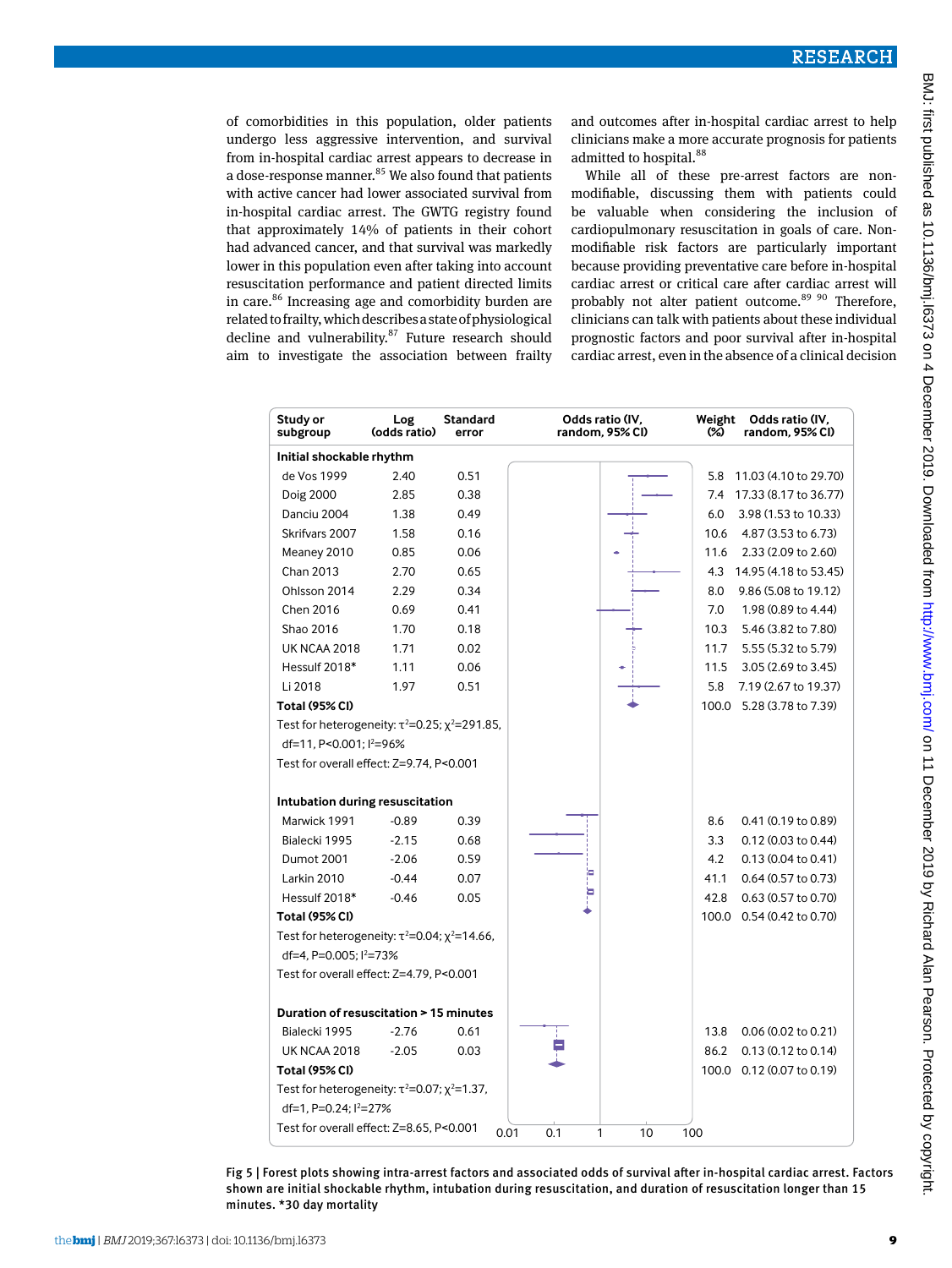model. Patients often have a poor understanding of outcome after in-hospital cardiac arrest, and this can be influenced by popular media. $11$  However, patients (particularly older patients) have found it helpful when clinicians provide statistics associated with poor survival after in-hospital cardiac arrest; when presented with such data, patients are more likely to decide against cardiopulmonary resuscitation.<sup>91</sup> This view was also prevalent in the feedback provided by patients who reviewed our study, even though clinicians might not be surprised by our results. Therefore, our findings about pre-arrest prognostic factors could be helpful when clinicians discuss goals of care with patients.

We investigated intra-arrest factors to further our understanding about variables that influence prognosis after in-hospital cardiac arrest. We found high certainty evidence that patients who had inhospital cardiac arrest in a monitored setting (that is, with telemetry) had increased odds of survival. This is not only because of immediate recognition, but also potentially because patients on continuous telemetry are more likely to have advanced haemodynamic monitoring devices in place.<sup>3</sup> Witnessed arrest was also associated with improved survival after in-hospital cardiac arrest compared with unwitnessed arrest, also based on high certainty evidence. This finding has been consistently reported in the literature related to out-of-hospital cardiac arrest, $92$  and probably reflects reduced latency to cardiopulmonary resuscitation. Interestingly, we also found that in-hospital cardiac arrest during daytime hours was associated with improved survival. Hospital staffing (physicians, nurses, and allied health workers) is reduced at night time and during weekends, and these time periods have been associated with increased mortality.<sup>93 94</sup>

Other important intra-arrest variables were found to be associated with survival. Unsurprisingly, we found high certainty evidence that initial rhythm was associated with outcome after in-hospital cardiac arrest. Shockable rhythms (ventricular fibrillation or ventricular tachycardia) were associated with higher odds of survival because they are more likely to accompany a primary cardiac cause, and because of the effectiveness of early defibrillation. In the outof-hospital cardiac arrest literature, survival from a shockable rhythm greatly exceeds survival after pulseless electrical activity or asystole<sup>75 95</sup>; our results for in-hospital cardiac arrest also show this trend. We found that prolonged duration of resuscitation  $(≥15$ minutes) was associated with reduced survival after inhospital cardiac arrest. As the duration of resuscitation increases, the likelihood of response to cardiac arrest interventions decreases, and the prolonged ischaemic time will probably result in irreversible organ dysfunction, even if return of spontaneous circulation is eventually achieved.<sup>2</sup>

Finally, we found that tracheal intubation during in-hospital cardiac arrest was associated with lower odds of survival, although this finding was based on moderate certainty evidence. This was the only

potentially modifiable prognostic factor that was found. This association might be because of "resuscitation time bias," because prolonged resuscitation could be associated with an increased number of interventions and worse outcome.<sup>96</sup> However, this same finding was reported in a large cohort study that controlled for duration of resuscitation.<sup>48</sup> Additionally, two recent randomised trials in patients with out-of-hospital cardiac arrest found that insertion of supraglottic airway devices resulted in at least comparable, if not superior, survival and neurological outcome as tracheal intubation.97 98 Future randomised trials on tracheal intubation during in-hospital cardiac arrest might provide more data on the optimal airway management strategy during in-hospital cardiac arrest.

#### Conclusions and policy implications

We evaluated pre-arrest and intra-arrest factors associated with survival after in-hospital cardiac arrest. Of the pre-arrest factors, male sex, increasing age, active malignancy, and chronic kidney disease were associated with reduced survival. Of the intraarrest factors, witnessed arrest, monitored setting, cardiac arrest during daytime hours, and shockable rhythm were associated with increased survival, while tracheal intubation and prolonged resuscitation were associated with reduced survival. These findings provide evidence of associations between important prognostic factors and survival after in-hospital cardiac arrest.

AUTHOR AFFILIATIONS<br><sup>1</sup>Division of Critical Care, Department of Medicine, University of Ottawa, Ottawa, ON, Canada

2 Department of Emergency Medicine, University of Ottawa, Ottawa, ON, Canada

<sup>3</sup> School of Epidemiology and Public Health, University of Ottawa, Ottawa, ON, Canada

4 Department of Surgery, University of Ottawa, Ottawa, ON, Canada 5 Clinical Epidemiology Program, Ottawa Hospital Research Institute, Ottawa, ON, Canada

6 Division of Critical Care, Department of Medicine, McMaster University, Hamilton, ON, Canada

<sup>7</sup> Department of Health Research Methods, Evidence, and Impact, McMaster University, Hamilton, ON, Canada

8 Intensive Care National Audit and Research Centre, London, UK <sup>9</sup> Department of Anaesthesia and Intensive Care Medicine, Royal United Hospital, Bath, UK

 $10$ Warwick Clinical Trials Unit, University of Warwick, Coventry, UK

11Department of Anesthesiology and Pain Medicine, University of Ottawa, Ottawa, ON, Canada

12Department of Medicine, McMaster University, Hamilton, ON, Canada

The authors wish to thank Maxime Le, Susan Rich, and other patient representatives (wishing to remain anonymous) who reviewed our study and provided critical feedback and patient perspectives on its findings.

Contributors: SMF, AT, and JJP conceived the study idea. SMF, AT, WC, BR, and JJP coordinated the systematic review. SMF and AT designed the search strategy. SMF and AT screened abstracts and full texts. SMF, AT, and WC acquired the data and judged risk of bias in the studies. KMR, DAH, and JPN provided original data. WC performed the data analyses. BR and GHG created the GRADE evidence profiles. SMF, AT, WC, BR, MT, CV, KMR, DAH, JPN, KK, DIM, GHG, and JJP interpreted the data analysis and critically revised the manuscript. All authors have had the opportunity to review the final manuscript, and provided their permission to publish the manuscript. All authors agree to take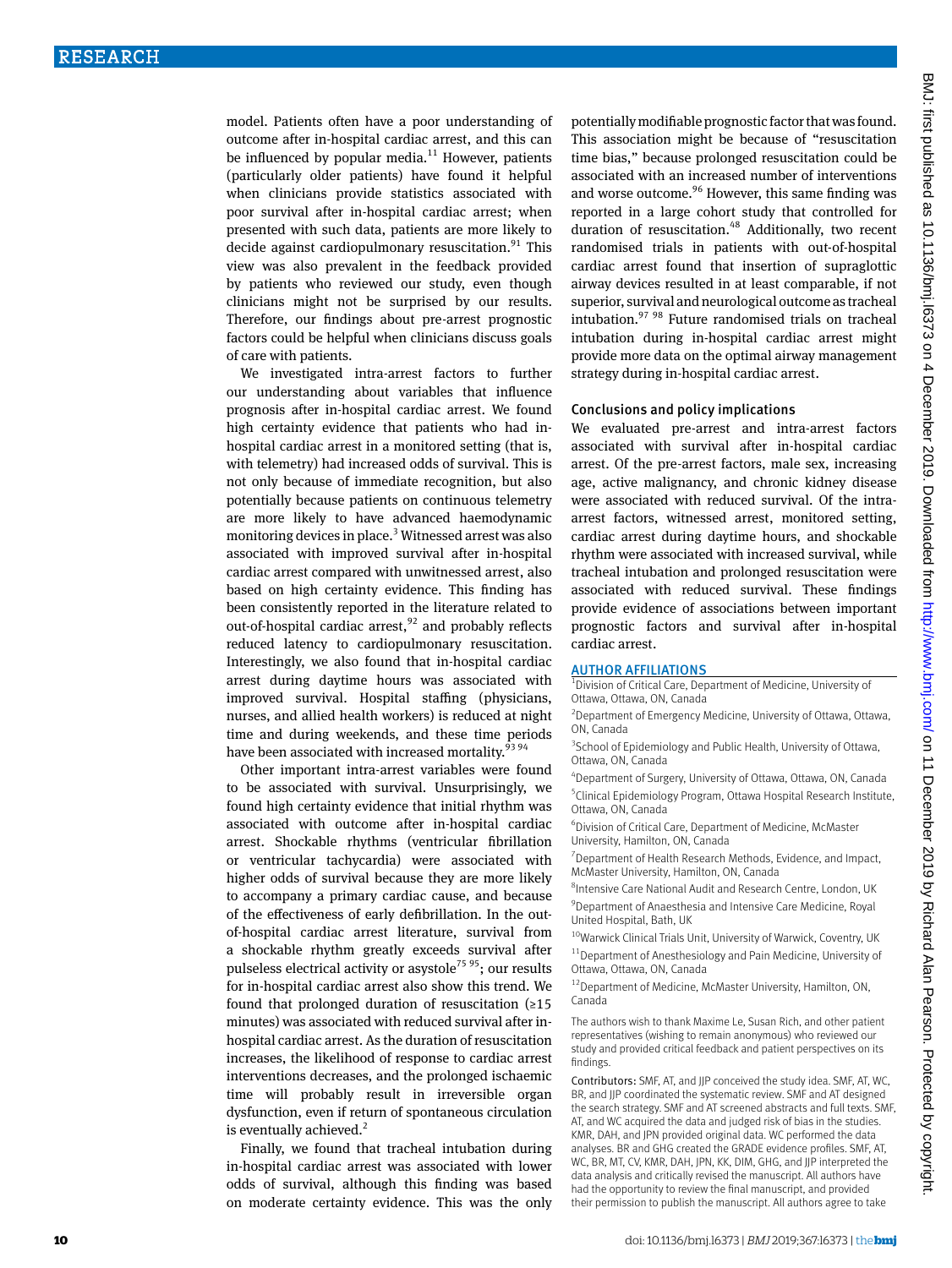responsibility for the work. AT and WC contributed equally. SMF is guarantor. The corresponding author attests that all listed authors meet authorship criteria, and that no others meeting the criteria have been omitted.

#### Funding: None received.

Competing interests: All authors have completed the ICMJE uniform disclosure form at [www.icmje.org/coi\\_disclosure.pdf](http://www.icmje.org/coi_disclosure.pdf) and declare: no support from any organisation for the submitted work; no financial relationships with any organisations that might have an interest in the submitted work in the previous three years; no other relationships or activities that could appear to have influenced the submitted work.

#### Ethical approval: Not applicable.

Data sharing: The study protocol was registered with PROSPERO (CRD42018104795). For individual study data, please see online supplement.

The lead author (SMF) affirms that the manuscript is an honest, accurate, and transparent account of the study being reported; that no important aspects of the study have been omitted; and that any discrepancies from the study as planned have been explained.

This is an Open Access article distributed in accordance with the Creative Commons Attribution Non Commercial (CC BY-NC 4.0) license, which permits others to distribute, remix, adapt, build upon this work non-commercially, and license their derivative works on different terms, provided the original work is properly cited and the use is noncommercial. See: [http://creativecommons.org/licenses/by-nc/4.0/.](http://creativecommons.org/licenses/by-nc/4.0/)

- 1 Andersen LW, Holmberg MJ, Berg KM, Donnino MW, Granfeldt A. In-hospital cardiac arrest: a review. *JAMA* 2019;321:1200-10. doi:10.1001/jama.2019.1696
- 2 Morrison LJ, Neumar RW, Zimmerman JL, et al, American Heart Association Emergency Cardiovascular Care Committee, Council on Cardiopulmonary, Critical Care, Perioperative and Resuscitation, Council on Cardiovascular and Stroke Nursing, Council on Clinical Cardiology, and Council on P. Strategies for improving survival after in-hospital cardiac arrest in the United States: 2013 consensus recommendations: a consensus statement from the American Heart Association. *Circulation* 2013;127:1538-63. doi:10.1161/ CIR.0b013e31828b2770
- 3 Moskowitz A, Holmberg MJ, Donnino MW, Berg KM. In-hospital cardiac arrest: are we overlooking a key distinction?*Curr Opin Crit Care* 2018;24:151-7. doi:10.1097/MCC.0000000000000505
- 4 Hodgetts TJ, Kenward G, Vlackonikolis I, et al. Incidence, location and reasons for avoidable in-hospital cardiac arrest in a district general hospital. *Resuscitation* 2002;54:115-23. doi:10.1016/S0300- 9572(02)00098-9
- 5 Sandroni C, Nolan J, Cavallaro F, Antonelli M. In-hospital cardiac arrest: incidence, prognosis and possible measures to improve survival. *Intensive Care Med* 2007;33:237-45. doi:10.1007/ s00134-006-0326-z
- 6 Nolan JP, Ferrando P, Soar J, et al. Increasing survival after admission to UK critical care units following cardiopulmonary resuscitation. *Crit Care* 2016;20:219. doi:10.1186/s13054-016-1390-6
- 7 Zhu A, Zhang J. Meta-analysis of outcomes of the 2005 and 2010 cardiopulmonary resuscitation guidelines for adults with in-hospital cardiac arrest. *Am J Emerg Med* 2016;34:1133-9. doi:10.1016/j. ajem.2016.03.008
- 8 Schluep M, Gravesteijn BY, Stolker RJ, Endeman H, Hoeks SE. Oneyear survival after in-hospital cardiac arrest: a systematic review and meta-analysis. *Resuscitation* 2018;132:90-100. doi:10.1016/j. resuscitation.2018.09.001
- 9 Barry MJ, Edgman-Levitan S. Shared decision making—pinnacle of patient-centered care. *N Engl J Med* 2012;366:780-1. doi:10.1056/ NFIMp1109283
- 10 Mentzelopoulos SD, Slowther AM, Fritz Z, et al. Ethical challenges in resuscitation. *Intensive Care Med* 2018;44:703-16. doi:10.1007/ s00134-018-5202-0
- 11 Diem SJ, Lantos JD, Tulsky JA. Cardiopulmonary resuscitation on television. Miracles and misinformation. *N Engl J Med* 1996;334:1578-82. doi:10.1056/NEJM199606133342406
- 12 Tulsky JA, Chesney MA, Lo B. How do medical residents discuss resuscitation with patients?*J Gen Intern Med* 1995;10:436-42. doi:10.1007/BF02599915
- 13 Hemingway H, Croft P, Perel P, et al, PROGRESS Group. Prognosis research strategy (PROGRESS) 1: a framework for researching clinical outcomes. *BMJ* 2013;346:e5595. doi:10.1136/bmj.e5595
- 14 Riley RD, Hayden JA, Steyerberg EW, et al, PROGRESS Group. Prognosis Research Strategy (PROGRESS) 2: prognostic factor research. *PLoS Med* 2013;10:e1001380. doi:10.1371/journal. pmed.1001380
- 15 Steyerberg EW, Moons KG, van der Windt DA, et al, PROGRESS Group. Prognosis Research Strategy (PROGRESS) 3: prognostic model

research. *PLoS Med* 2013;10:e1001381. doi:10.1371/journal. pmed.1001381

- 16 Hingorani AD, Windt DA, Riley RD, et al, PROGRESS Group. Prognosis research strategy (PROGRESS) 4: stratified medicine research. *BMJ* 2013;346:e5793. doi:10.1136/bmj.e5793
- 17 Riley RD, Moons KGM, Snell KIE, et al. A guide to systematic review and meta-analysis of prognostic factor studies. *BMJ* 2019;364:k4597. doi:10.1136/bmj.k4597
- 18 Moons KG, de Groot JA, Bouwmeester W, et al. Critical appraisal and data extraction for systematic reviews of prediction modelling studies: the CHARMS checklist. *PLoS Med* 2014;11:e1001744. doi:10.1371/journal.pmed.1001744
- 19 Sampson M, Shojania KG, McGowan J, et al. Surveillance search techniques identified the need to update systematic reviews. *J Clin Epidemiol* 2008;61:755-62. doi:10.1016/j. jclinepi.2007.10.003
- 20 Hayden JA, van der Windt DA, Cartwright JL, Côté P, Bombardier C. Assessing bias in studies of prognostic factors. *Ann Intern Med* 2013;158:280-6. doi:10.7326/0003-4819-158-4- 201302190-00009
- 21 Nolan JP, Soar J, Smith GB, et al, National Cardiac Arrest Audit. Incidence and outcome of in-hospital cardiac arrest in the United Kingdom National Cardiac Arrest Audit. *Resuscitation* 2014;85:987- 92. doi:10.1016/j.resuscitation.2014.04.002
- 22 Harrison DA, Patel K, Nixon E, et al, National Cardiac Arrest Audit. Development and validation of risk models to predict outcomes following in-hospital cardiac arrest attended by a hospitalbased resuscitation team. *Resuscitation* 2014;85:993-1000. doi:10.1016/j.resuscitation.2014.05.004
- 23 Robinson EJ, Smith GB, Power GS, et al. Risk-adjusted survival for adults following in-hospital cardiac arrest by day of week and time of day: observational cohort study. *BMJ Qual Saf* 2016;25:832-41. doi:10.1136/bmjqs-2015-004223
- 24 DerSimonian R, Laird N. Meta-analysis in clinical trials. *Control Clin Trials* 1986;7:177-88. doi:10.1016/0197-2456(86)90046-2
- 25 Iorio A, Spencer FA, Falavigna M, et al. Use of GRADE for assessment of evidence about prognosis: rating confidence in estimates of event rates in broad categories of patients. *BMJ* 2015;350:h870. doi:10.1136/bmj.h870
- 26 Al-Dury N, Rawshani A, Israelsson J, et al. Characteristics and outcome among 14,933 adult cases of in-hospital cardiac arrest: a nationwide study with the emphasis on gender and age. *Am J Emerg Med* 2017;35:1839-44. doi:10.1016/j.ajem.2017.06.012
- 27 Ballew KA, Philbrick JT, Caven DE, Schorling JB. Predictors of survival following in-hospital cardiopulmonary resuscitation. A moving target. *Arch Intern Med* 1994;154:2426-32. doi:10.1001/ archinte.1994.00420210060007
- 28 Bialecki L, Woodward RS. Predicting death after CPR. Experience at a nonteaching community hospital with a full-time critical care staff. *Chest* 1995;108:1009-17. doi:10.1378/chest.108.4.1009
- 29 Brady WJ, Gurka KK, Mehring B, Peberdy MA, O'Connor RE, American Heart Association's Get with the Guidelines (formerly, NRCPR) Investigators. In-hospital cardiac arrest: impact of monitoring and witnessed event on patient survival and neurologic status at hospital discharge. *Resuscitation* 2011;82:845-52. doi:10.1016/j. resuscitation.2011.02.028
- 30 Brindley PG, Markland DM, Mayers I, Kutsogiannis DJ. Predictors of survival following in-hospital adult cardiopulmonary resuscitation. *CMAJ* 2002;167:343-8.
- 31 Chan JC, Wong TW, Graham CA. Factors associated with survival after in-hospital cardiac arrest in Hong Kong. *Am J Emerg Med* 2013;31:883-5. doi:10.1016/j.ajem.2013.02.005
- 32 Chen CT, Chiu PC, Tang CY, et al. Prognostic factors for survival outcome after in-hospital cardiac arrest: an observational study of the oriental population in Taiwan. *J Chin Med Assoc* 2016;79:11-6. doi:10.1016/j.jcma.2015.07.011
- 33 Cleverley K, Mousavi N, Stronger L, et al. The impact of telemetry on survival of in-hospital cardiac arrests in non-critical care patients. *Resuscitation* 2013;84:878-82. doi:10.1016/j. resuscitation.2013.01.038
- 34 Danciu SC, Klein L, Hosseini MM, Ibrahim L, Coyle BW, Kehoe RF. A predictive model for survival after in-hospital cardiopulmonary arrest. *Resuscitation* 2004;62:35-42. doi:10.1016/j. resuscitation.2004.01.035
- 35 de Vos R, Koster RW, De Haan RJ, Oosting H, van der Wouw PA, Lampe-Schoenmaeckers AJ. In-hospital cardiopulmonary resuscitation: prearrest morbidity and outcome. *Arch Intern Med* 1999;159:845-50. doi:10.1001/archinte.159.8.845
- 36 Doig CJ, Boiteau PJ, Sandham JD. A 2-year prospective cohort study of cardiac resuscitation in a major Canadian hospital. *Clin Invest Med* 2000;23:132-43.
- 37 Dumot JA, Burval DJ, Sprung J, et al. Outcome of adult cardiopulmonary resuscitations at a tertiary referral center including results of "limited" resuscitations. *Arch Intern Med* 2001;161:1751- 8. doi:10.1001/archinte.161.14.1751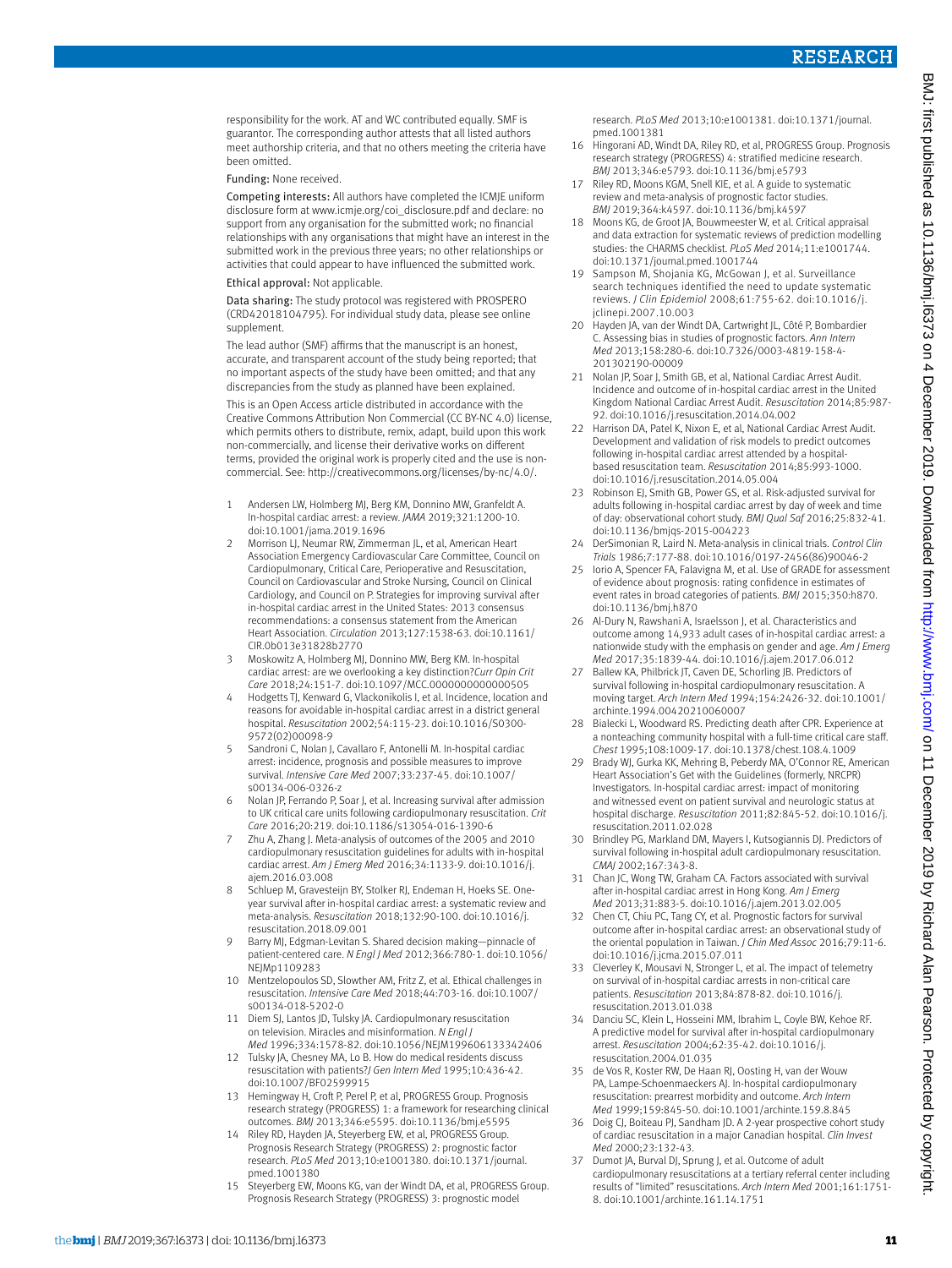- 38 Hessulf F, Karlsson T, Lundgren P, et al. Factors of importance to 30-day survival after in-hospital cardiac arrest in Sweden: a population-based register study of more than 18,000 cases. *Int J Cardiol* 2018;255:237-42. doi:10.1016/j.ijcard.2017.12.068
- 39 Larkin GL, Copes WS, Nathanson BH, Kaye W. Pre-resuscitation factors associated with mortality in 49,130 cases of in-hospital cardiac arrest: a report from the National Registry for Cardiopulmonary Resuscitation. *Resuscitation* 2010;81:302-11. doi:10.1016/j. resuscitation.2009.11.021
- 40 Li H, Wu TT, Liu PC, et al. Characteristics and outcomes of in-hospital cardiac arrest in adults hospitalized with acute coronary syndrome in China. *Am J Emerg Med* 2018;37:1301-6. doi:10.1016/j. ajem.2018.10.003
- 41 Marwick TH, Case CC, Siskind V, Woodhouse SP. Prediction of survival from resuscitation: a prognostic index derived from multivariate logistic model analysis. *Resuscitation* 1991;22:129-37. doi:10.1016/0300-9572(91)90003-H
- 42 Meaney PA, Nadkarni VM, Kern KB, Indik JH, Halperin HR, Berg RA. Rhythms and outcomes of adult in-hospital cardiac arrest. *Crit Care Med* 2010;38:101-8. doi:10.1097/CCM.0b013e3181b43282
- 43 Ohlsson MA, Kennedy LM, Juhlin T, Melander O. Evaluation of prearrest morbidity score and prognosis after resuscitation score and other clinical variables associated with in-hospital cardiac arrest in southern Sweden. *Resuscitation* 2014;85:1370-4. doi:10.1016/j. resuscitation.2014.07.009
- 44 Peberdy MA, Ornato JP, Larkin GL, et al, National Registry of Cardiopulmonary Resuscitation Investigators. Survival from in-hospital cardiac arrest during nights and weekends. *JAMA* 2008;299:785-92. doi:10.1001/jama.299.7.785
- 45 Shao F, Li CS, Liang LR, et al. Incidence and outcome of adult inhospital cardiac arrest in Beijing, China. *Resuscitation* 2016;102:51- 6. doi:10.1016/j.resuscitation.2016.02.002
- 46 Skrifvars MB, Castrén M, Aune S, Thoren AB, Nurmi J, Herlitz J. Variability in survival after in-hospital cardiac arrest depending on the hospital level of care. *Resuscitation* 2007;73:73-81. doi:10.1016/j. resuscitation.2006.08.022
- Zoch TW, Desbiens NA, DeStefano F, Stueland DT, Layde PM. Short- and long-term survival after cardiopulmonary resuscitation. *Arch Intern Med* 2000;160:1969-73. doi:10.1001/ archinte.160.13.1969
- 48 Andersen LW, Granfeldt A, Callaway CW, et al, American Heart Association's Get With The Guidelines–Resuscitation Investigators. Association between tracheal intubation during adult in-hospital cardiac arrest and survival. *JAMA* 2017;317:494-506. doi:10.1001/ jama.2016.20165
- 49 Andréasson AC, Herlitz J, Bång A, et al. Characteristics and outcome among patients with a suspected in-hospital cardiac arrest. *Resuscitation* 1998;39:23-31. doi:10.1016/S0300- 9572(98)00120-8
- 50 Bedell SE, Delbanco TL, Cook EF, Epstein FH. Survival after cardiopulmonary resuscitation in the hospital. *N Engl J Med* 1983;309:569-76. doi:10.1056/NEJM198309083091001
- 51 Cohn AC, Wilson WM, Yan B, et al. Analysis of clinical outcomes following in-hospital adult cardiac arrest. *Intern Med J* 2004;34:398- 402. doi:10.1111/j.1445-5994.2004.00566.x
- 52 Cooper S, Janghorbani M, Cooper G. A decade of inhospital resuscitation: outcomes and prediction of survival?*Resuscitation* 2006;68:231-7. doi:10.1016/j. resuscitation.2005.06.012
- 53 Dodek PM, Wiggs BR. Logistic regression model to predict outcome after in-hospital cardiac arrest: validation, accuracy, sensitivity and specificity. *Resuscitation* 1998;36:201-8. doi:10.1016/S0300- 9572(98)00012-4
- 54 Ebell MH, Kruse JA, Smith M, Novak J, Drader-Wilcox J. Failure of three decision rules to predict the outcome of in-hospital cardiopulmonary resuscitation. *Med Decis Making* 1997;17:171-7. doi:10.1177/0272989X9701700207
- 55 George ALJr, Folk BP3rd, Crecelius PL, Campbell WB. Pre-arrest morbidity and other correlates of survival after in-hospital cardiopulmonary arrest. *Am J Med* 1989;87:28-34. doi:10.1016/ S0002-9343(89)80479-6
- 56 Huang CH, Chen WJ, Ma MH, Chang WT, Lai CL, Lee YT. Factors influencing the outcomes after in-hospital resuscitation in Taiwan. *Resuscitation* 2002;53:265-70. doi:10.1016/S0300- 9572(02)00024-2
- 57 Karetzky M, Zubair M, Parikh J. Cardiopulmonary resuscitation in intensive care unit and non-intensive care unit patients. Immediate and long-term survival. *Arch Intern Med* 1995;155:1277-80. doi:10.1001/archinte.1995.00430120054007
- 58 Marik PE, Craft M. An outcomes analysis of in-hospital cardiopulmonary resuscitation: the futility rationale for do not resuscitate orders. *J Crit Care* 1997;12:142-6. doi:10.1016/S0883- 9441(97)90044-7
- 59 Ofoma UR, Basnet S, Berger A, Kirchner HL, Girotra SAmerican Heart Association Get With the Guidelines – Resuscitation Investigators.

Trends in survival after in-hospital cardiac arrest during nights and weekends. *J Am Coll Cardiol* 2018;71:402-11. doi:10.1016/j. jacc.2017.11.043

- 60 O'Keeffe S, Redahan C, Keane P, Daly K. Age and other determinants of survival after in-hospital cardiopulmonary resuscitation. *Q J Med* 1991;81:1005-10. doi:10.1093/qjmed/81.3.1005
- 61 Patrick A, Rankin N. The in-hospital Utstein style: use in reporting outcome from cardiac arrest in Middlemore Hospital 1995-1996. *Resuscitation* 1998;36:91-4. doi:10.1016/S0300-9572(98)00006- 9
- 62 Peters R, Boyde M. Improving survival after in-hospital cardiac arrest: the Australian experience. *Am J Crit Care* 2007;16:240-6, quiz 247.
- 63 Piscator E, Hedberg P, Göransson K, Djärv T. Survival after in-hospital cardiac arrest is highly associated with the Age-combined Charlson Co-morbidity Index in a cohort study from a two-site Swedish University hospital. *Resuscitation* 2016;99:79-83. doi:10.1016/j. resuscitation.2015.11.023
- 64 Radeschi G, Mina A, Berta G, et al, Piedmont IHCA Registry Initiative. Incidence and outcome of in-hospital cardiac arrest in Italy: a multicentre observational study in the Piedmont Region. *Resuscitation* 2017;119:48-55. doi:10.1016/j. resuscitation.2017.06.020
- 65 Rakić D, Rumboldt Z, Carević V, et al, Approach to Sudden Cardiac Death Study Investigators. In-hospital cardiac arrest and resuscitation outcomes: rationale for sudden cardiac death approach. *Croat Med J* 2005;46:907-12.
- 66 Roberts D, Landolfo K, Light RB, Dobson K. Early predictors of mortality for hospitalized patients suffering cardiopulmonary arrest. *Chest* 1990;97:413-9. doi:10.1378/chest.97.2.413
- 67 Robinson GR2nd, Hess D. Postdischarge survival and functional status following in-hospital cardiopulmonary resuscitation. *Chest* 1994;105:991-6. doi:10.1378/chest.105.4.991
- 68 Rosenberg M, Wang C, Hoffman-Wilde S, Hickam D. Results of cardiopulmonary resuscitation. Failure to predict survival in two community hospitals. *Arch Intern Med* 1993;153:1370-5. doi:10.1001/archinte.1993.00410110070011
- Rozenbaum EA, Shenkman L. Predicting outcome of inhospital cardiopulmonary resuscitation. *Crit Care Med* 1988;16:583-6. doi:10.1097/00003246-198806000-00003
- Sandroni C, Ferro G, Santangelo S, et al. In-hospital cardiac arrest: survival depends mainly on the effectiveness of the emergency response. *Resuscitation* 2004;62:291-7. doi:10.1016/j. resuscitation.2004.03.020
- 71 Schultz SC, Cullinane DC, Pasquale MD, Magnant C, Evans SR. Predicting in-hospital mortality during cardiopulmonary resuscitation. *Resuscitation* 1996;33:13-7. doi:10.1016/S0300-9572(96)00986- 0
- 72 Skogvoll E, Isern E, Sangolt GK, Gisvold SE. In-hospital cardiopulmonary resuscitation. 5 years' incidence and survival according to the Utstein template. *Acta Anaesthesiol Scand* 1999;43:177-84. doi:10.1034/j.1399- 6576.1999.430210.x
- 73 Sowden GR, Robins DW, Baskett PJ. Factors associated with survival and eventual cerebral status following cardiac arrest. *Anaesthesia* 1984;39:39-43. doi:10.1111/j.1365-2044.1984. tb09452.x
- 74 Taffet GE, Teasdale TA, Luchi RJ. In-hospital cardiopulmonary resuscitation. *JAMA* 1988;260:2069-72. doi:10.1001/ jama.1988.03410140081027
- 75 Tortolani AJ, Risucci DA, Rosati RJ, Dixon R. In-hospital cardiopulmonary resuscitation: patient, arrest and resuscitation factors associated with survival. *Resuscitation* 1990;20:115-28. doi:10.1016/0300-9572(90)90047-I
- 76 van Walraven C, Forster AJ, Stiell IG. Derivation of a clinical decision rule for the discontinuation of in-hospital cardiac arrest resuscitations. *Arch Intern Med* 1999;159:129-34. doi:10.1001/ archinte.159.2.129
- van Walraven C, Forster AJ, Parish DC, et al. Validation of a clinical decision aid to discontinue in-hospital cardiac arrest resuscitations. *JAMA* 2001;285:1602-6. doi:10.1001/jama.285.12.1602
- 78 Borenstein M, Higgins JP, Hedges LV, Rothstein HR. Basics of metaanalysis: I<sup>2</sup> is not an absolute measure of heterogeneity. Res Synth *Methods* 2017;8:5-18. doi:10.1002/jrsm.1230
- 79 Guyatt GH, Oxman AD, Kunz R, et al, GRADE Working Group. GRADE guidelines: 7. Rating the quality of evidence–inconsistency. *J Clin Epidemiol* 2011;64:1294-302. doi:10.1016/j. clinepi.2011.03.017
- 80 Bougouin W, Mustafic H, Marijon E, et al. Gender and survival after sudden cardiac arrest: a systematic review and metaanalysis. *Resuscitation* 2015;94:55-60. doi:10.1016/j. resuscitation.2015.06.018
- 81 Noppens RR, Kofler J, Hurn PD, Traystman RJ. Dose-dependent neuroprotection by 17beta-estradiol after cardiac arrest and cardiopulmonary resuscitation. *Crit Care Med* 2005;33:1595-602. doi:10.1097/01.CCM.0000169884.81769.F7